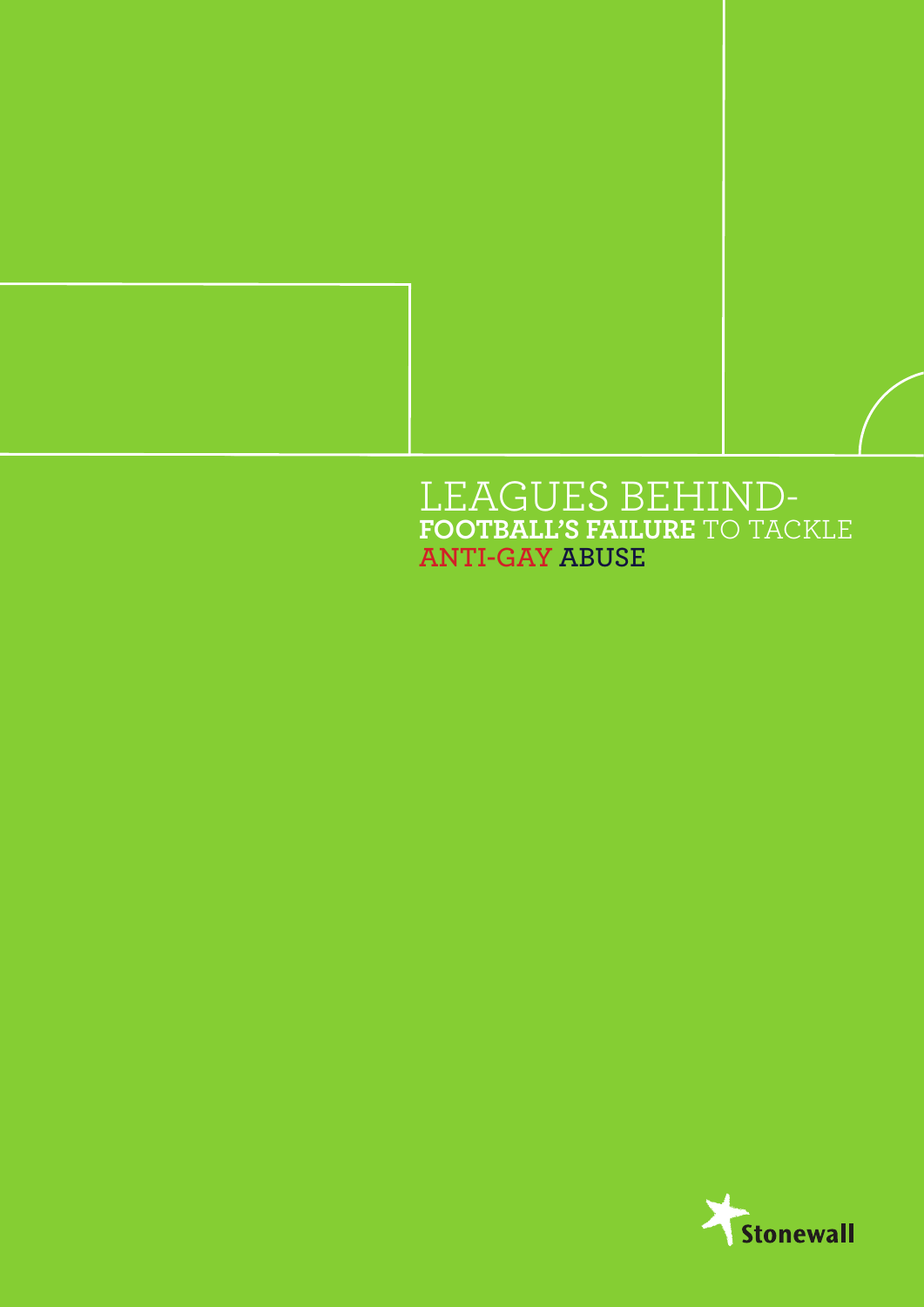'I think it can be a fantastic force for good. football as an industry does an amazing amount of really good work within society. It can be a really unifying force, and a force FOR GOOD. IT CAN BE A FORCE FOR BÁD AS WE sometimes.' (P, football industry executive)

## CONTENTS

**Summary and Key Findings** *[ 0 2 ]*

**Chapter 1 – Is football anti-gay?** *[ 0 4 ]*

**Chapter 2 – How big is the problem?** *[ 0 7 ]*

**Chapter 3 – Why is football anti-gay?** *[ 1 1 ]*

**Chapter 4 – What are the consequences of anti-gay abuse in football?** *[ 1 6 ]*

**Chapter 5 – What can be done?** *[ 2 1 ]*

**Chapter 6 – Recommendations** *[ 2 7 ]*



Supported by

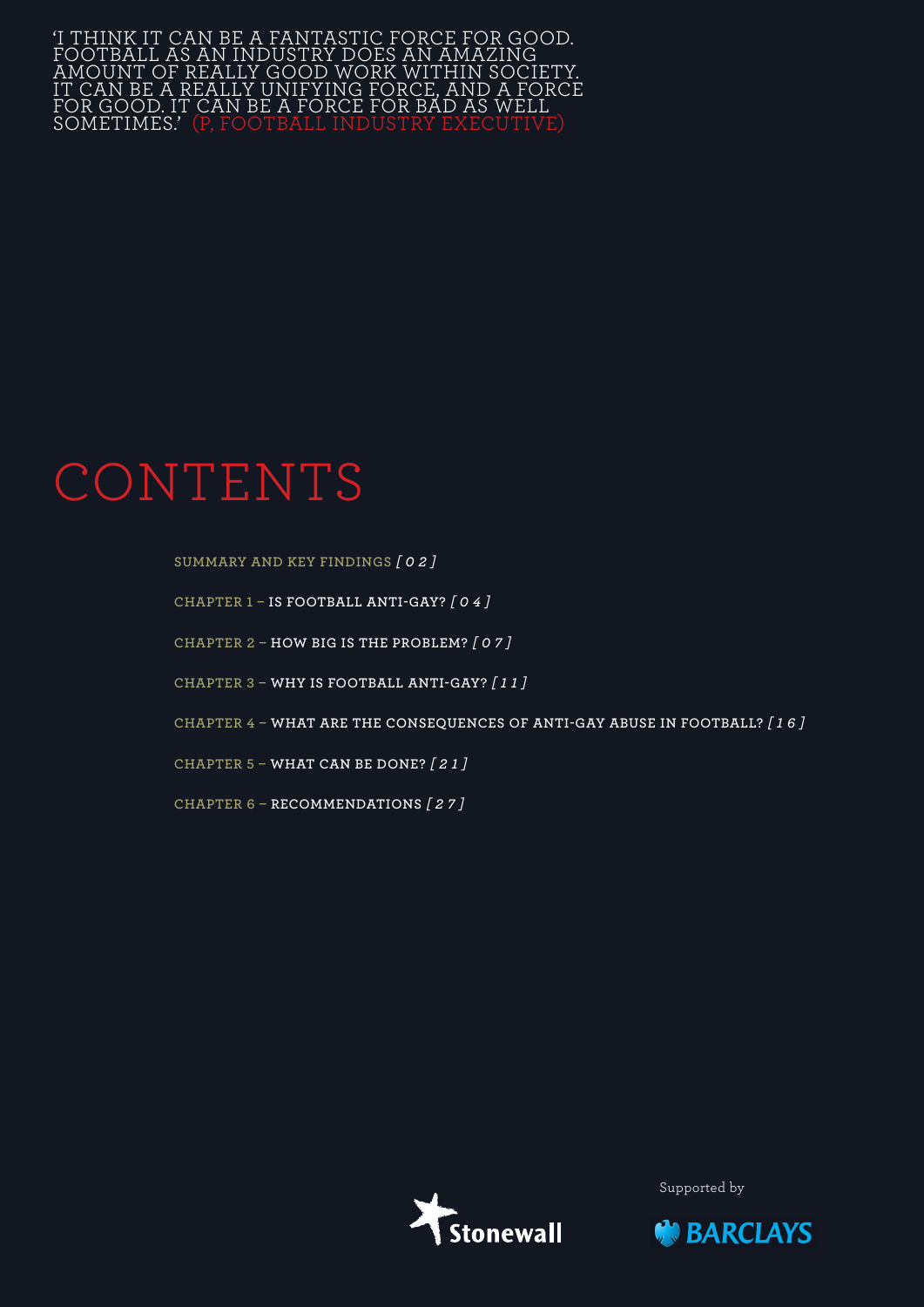## *[ 0 1 ]* 'Homophobia is endemic in football clubs and

LEAGUES BEHIND **Football's failure to tackle anti-gay abuse**

# Introduction

challenged.' (Dave, Arsenal supporter, 38)

the football players' culture because it is never



ootball is Britain's national game. Yet in 2009 not one gay professional footballer in Britain, of which there are undoubtedly many, feels that football is an industry in which it is safe to be openly gay. Neither does the game give lesbian, gay and bisexual football fans and players the respect and protection they deserve. f

This pioneering research by Stonewall, including a YouGov survey of 2,005 football fans and interviews with football insiders, shows clearly that anti-gay abuse is all too common on both terraces and pitches and that this abuse almost always goes unchallenged. Fans believe that it is this abuse, from fans, players and teammates that deters gay people from playing football and creates a culture of fear where gay players feel it is unsafe to come out. The research also demonstrates that many others – including women supporters and those with families – are deterred from attending games by the presence of anti-gay abuse.

Fans are clear that it is the lack of any visible action by the Football Association, football clubs and their partners in tackling anti-gay abuse which has allowed it to fester on the terraces and in changing rooms across Britain. Football fans are also adamant that they want this to change and believe that football would be a far better sport if anti-gay abuse was eradicated.

Football has had demonstrable success in challenging other problems, from racism to hooliganism. The same high-profile commitment and imagination urgently needs to be applied to tackling anti-gay abuse too. This research provides the Football Association, football clubs and their partners with a clear challenge from fans. If they fail to rise to it, football risks deterring a new generation of talent and losing its right to claim to be Britain's national game for the twenty-first century.

Ben Summerskill CHIEF EXECUTIVE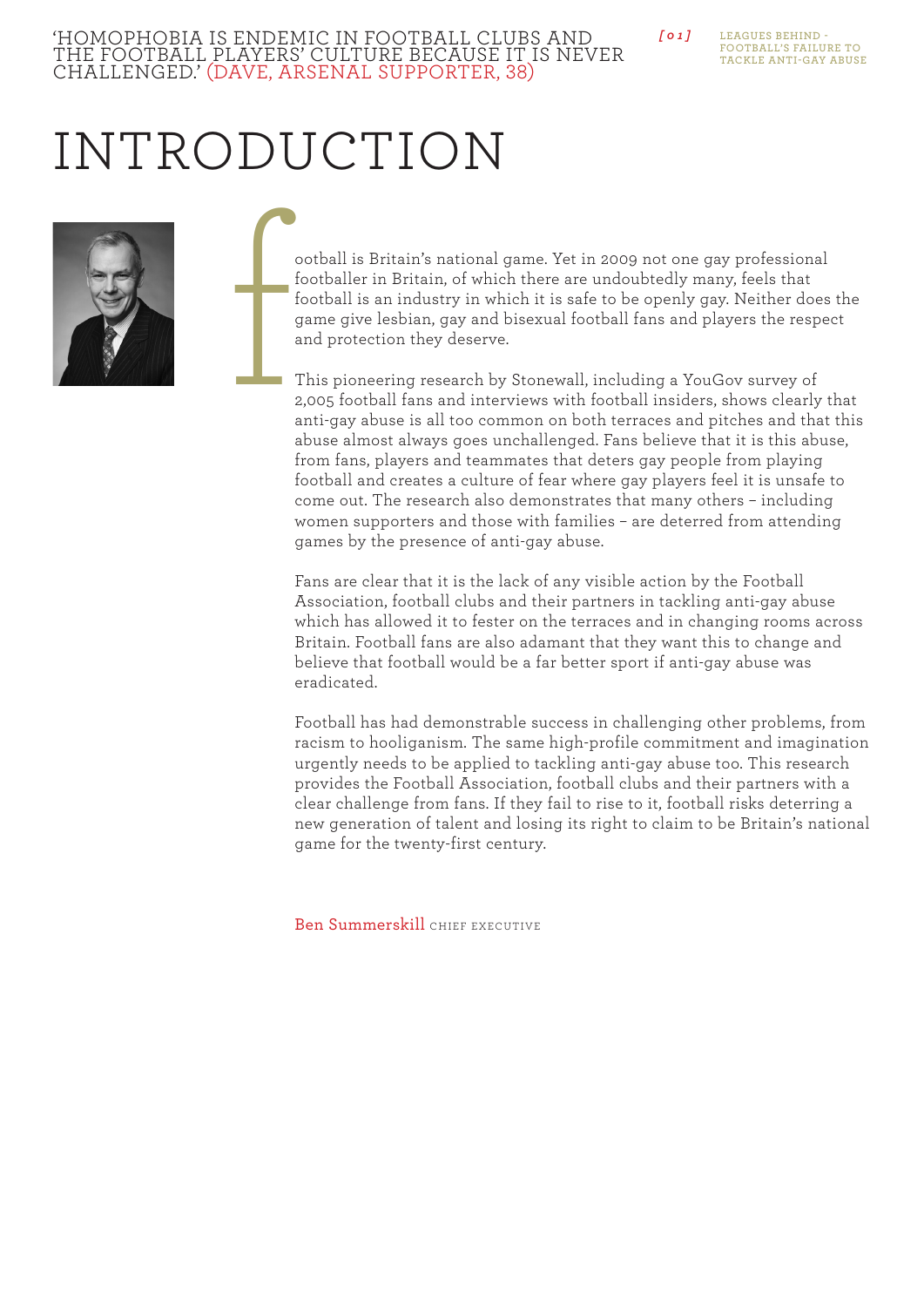*[ 0 2 ]*

# SUMMARY

eny football fans and individuals working within the football<br>industry believe that the sport is anti-gay and the majority of fans attending<br>matches have heard homophobic abuse on the terraces. THREE IN industry believe that the sport is anti-gay and the majority of fans attending matches have heard homophobic abuse on the terraces. **ITHREE IN FOUR** fans think there are gay players currently in the Premier League or Championship and seven in ten think there are gay players in Leagues One or Two  $\bullet$  TWO THIRDS of fans would feel comfortable if a player on their team came out but only one in eight think there is a gay player on their team **SEVEN IN TEN** fans who have attended a match in the last five years have heard anti-gay language and abuse on the terraces  $\bullet$  THREE **IN FIVE** fans believe anti-gay abuse from fans dissuades gay professional players from coming out, one in four believe anti-gay abuse from team mates contributes to there currently being no openly gay players  $\bullet$  OVER HALF of football fans think the Football Association, the Premier League and the Football League are not doing enough to tackle anti-gay abuse, only three in ten believe they are doing enough already  $\bullet$  **HALF** of football fans think football clubs themselves are not doing enough to tackle anti-gay abuse, only a third believe they are doing enough already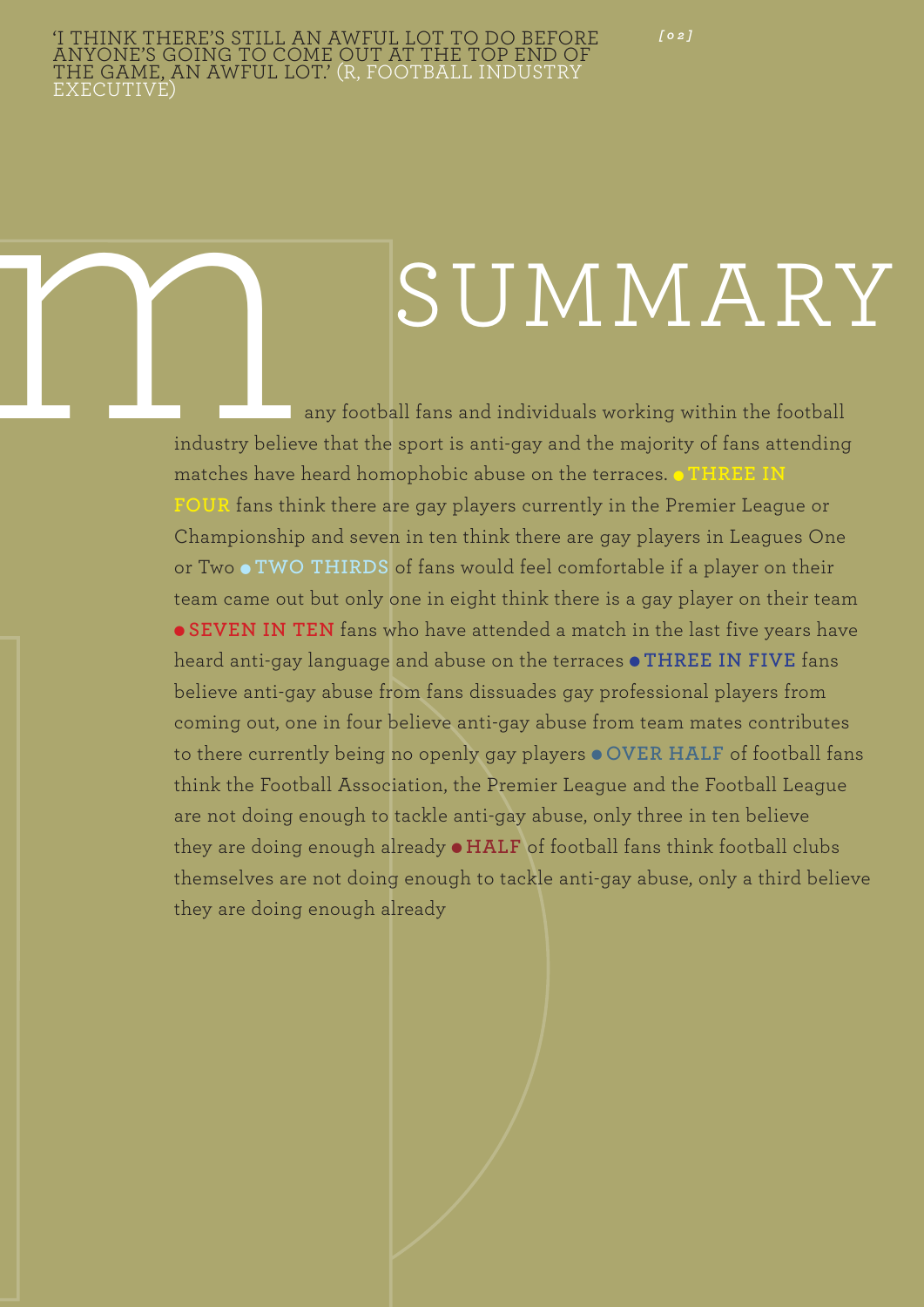```
Leagues Behind - 
         Football's failure to 
         tackle anti-gay abuse
[ 0 3 ]
```
# & KEY FINDINGS

 $\bullet$  **MORE THAN ONE IN FOUR** football fans think professional football is 'anti-gay' and only one in three fans think football is less anti-gay than 20 years ago. Fans and individuals working within the football industry are clear that they want football clubs, the Football Association and their partners to demonstrate leadership and make football a better sport by tackling anti-gay abuse. Many feel however that to date not enough has been done to tackle anti-gay abuse.  $\bullet$  ALMOST TWO THIRDS of fans believe football would be a better sport if anti-gay abuse and discrimination was eradicated  $\bullet$  **ONLY ONE IN SIX** fans say their club is doing work to tackle anti-gay abuse  $\bullet$ FIVE OUT OF SIX fans support the police's decision to charge fans with chanting anti-gay and racist abuse at Sol Campbell at the Tottenham Hotspur v Portsmouth game on September 28 2008. The benefits for football clubs and football as a whole of tackling anti-gay abuse are clear. Fans would be more likely to attend matches, purchase merchandise and participate in amateur football if anti-gay abuse was tackled.  $\bullet$  **TWO IN FIVE** lesbian, gay and bisexual fans would be more likely to buy merchandise or tickets if football was more gay-friendly  $\bullet$  **ONE IN SIX** of all fans would be more likely to attend football matches if anti-gay abuse was tackled.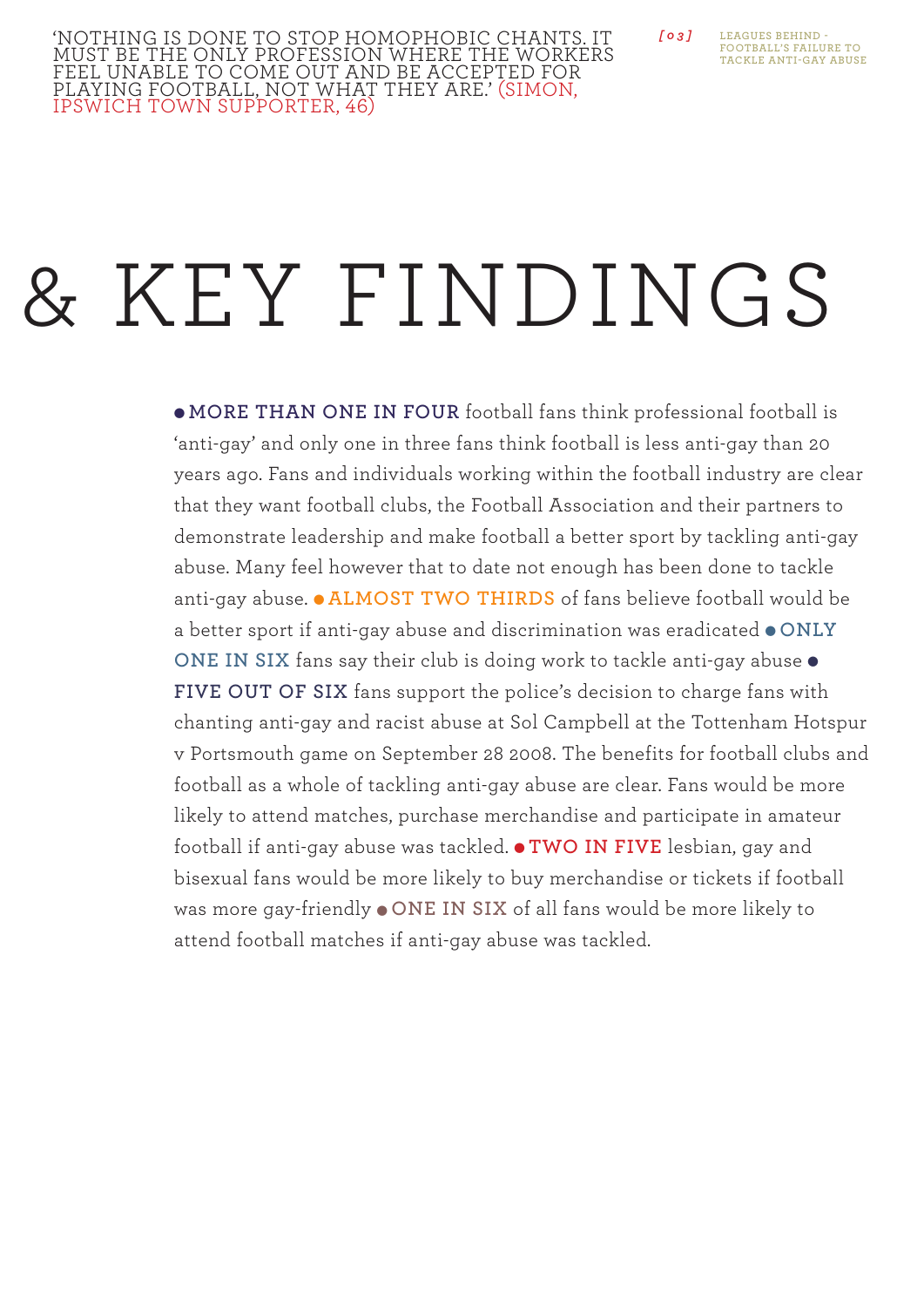# <sup>1041</sup><br>
1. IS FOOTBALL ANTI-GAY? More than one in four football fans think that professional football is an anti-gay sport compared to one in ten football fans who think football is a racist sport. Three in five lesbian, gay and bisexual fans think football is anti-gay.

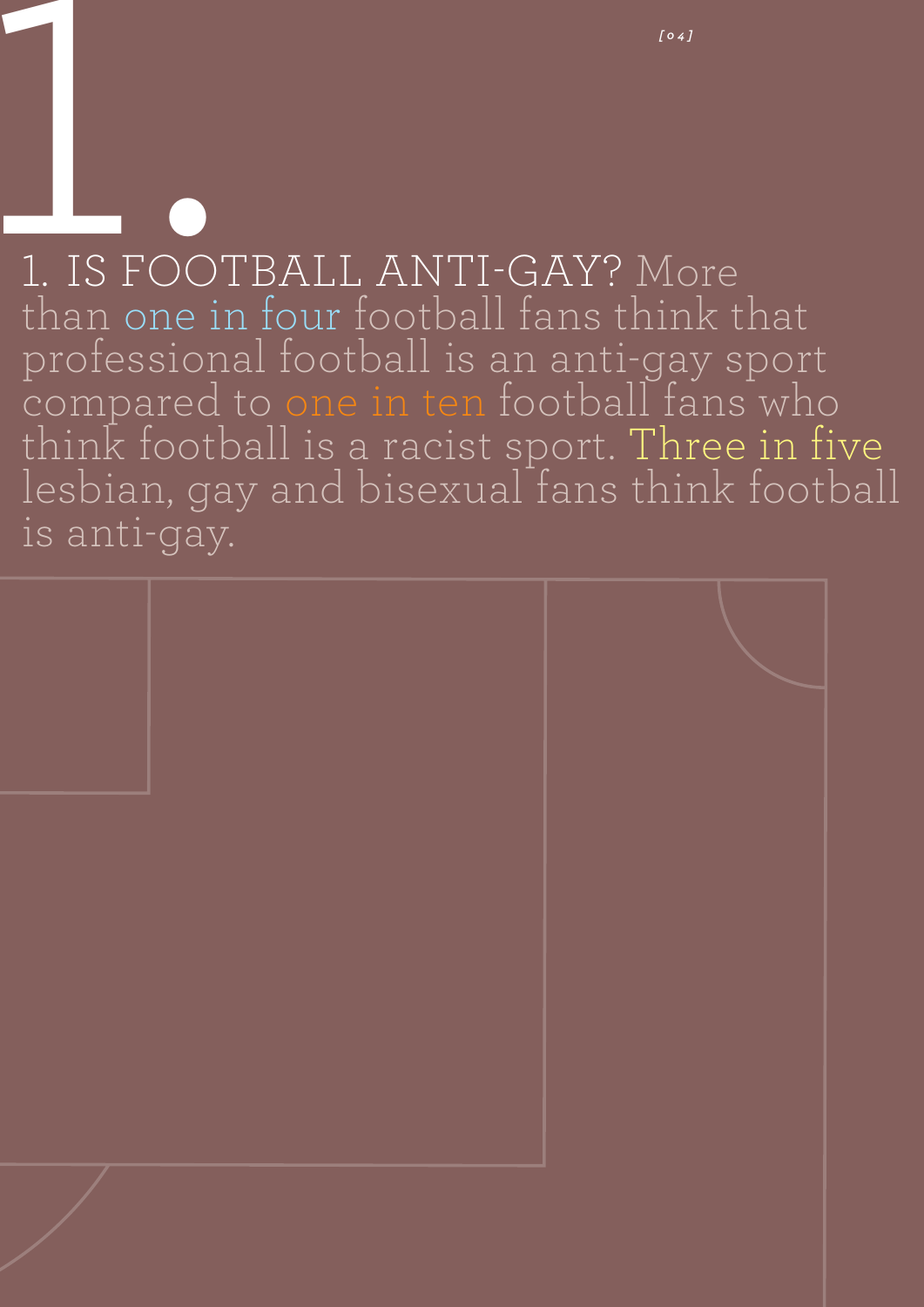## *[ 0 5 ]* 'At home, away, he's still a fucking gay . . .' (Rhys, Liverpool supporter, 58)

**Leagues Behind - Football's failure to tackle anti-gay abuse**

One in three football fans believe that football is less anti-gay in 2009 than it was in 1989; three in five fans believe football is less racist.

'It has gone up if anything. Football seems to now be comfortable with anti-gay chants and abuse and not racism. One seems to have been replaced by the other.' **(Mike, Chelsea supporter, 28)**

'It has increased, as 20 years ago no-one would have considered the idea that a professional sportsman might be gay.' **(Alec, Leeds United supporter, 50)**

'It has, if anything, gone up. Tabloid intrusion in and speculation and innuendo about Sol Campbell's and other players' private lives has given supporters ammunition.' **(John, Sunderland supporter, 45)**

More than three in five fans believe that anti-gay abuse from fans is one of the reasons there are currently no openly gay professional football players and one in four fans believe that anti-gay abuse from team mates dissuades gay players from coming out. Overall a third of fans believe gay professional players are unable to come out because clubs, managers or teammates would discriminate against them or subject them to anti-gay abuse.

'Nothing is done to stop homophobic chants. It must be the only profession where the workers feel unable to come out and be accepted for playing football, not what they are.' **(Simon, Ipswich Town supporter, 46)**

#### **Has racist and anti-gay abuse in football gone down in the last 20 years?**

| Racist abuse has gone down                                                                                    |                                      |  |     |    | 61%  |    |    |     |
|---------------------------------------------------------------------------------------------------------------|--------------------------------------|--|-----|----|------|----|----|-----|
| Anti-gay abuse has gone down                                                                                  |                                      |  | 33% |    |      |    |    |     |
|                                                                                                               | 10 20 30 40 50<br>Percentage of fans |  |     | 60 | 70   | 80 | 90 | 100 |
| Why do you think there are no openly gay players in the Premier League, Championship and Leagues One and Two? |                                      |  |     |    |      |    |    |     |
| Fans would use homophobic abuse                                                                               |                                      |  |     |    | 63%  |    |    |     |
| Data a secolo la contratta matteria                                                                           |                                      |  |     |    | 600/ |    |    |     |

| ģ       |                    |     |     |       |     |       | 63% |    |    |     |
|---------|--------------------|-----|-----|-------|-----|-------|-----|----|----|-----|
| ŕ       |                    |     |     |       |     |       | 63% |    |    |     |
| è       |                    |     |     |       | 46% |       |     |    |    |     |
| ī       |                    |     |     | 34%   |     |       |     |    |    |     |
| ė       |                    |     | 25% |       |     |       |     |    |    |     |
| š       |                    |     | 21% |       |     |       |     |    |    |     |
| í       |                    | 16% |     |       |     |       |     |    |    |     |
| ı       |                    | 15% |     |       |     |       |     |    |    |     |
| ì       |                    | 15% |     |       |     |       |     |    |    |     |
| š       |                    | 10% |     |       |     |       |     |    |    |     |
| Ĺ       | 7%                 |     |     |       |     |       |     |    |    |     |
| š       | 2%                 |     |     |       |     |       |     |    |    |     |
| $\circ$ | 10                 | 20  | 30  | 40 50 |     | 60 70 |     | 80 | 90 | 100 |
|         | Percentage of fans |     |     |       |     |       |     |    |    |     |

| Fans would use homophobic abuse                              |
|--------------------------------------------------------------|
| Being gay is a private matter                                |
| Opponents would use homophobic abuse                         |
| The media would portray them negatively                      |
| Team mates would use homophobic abuse                        |
| No support available to them from football organisations     |
| Clubs and managers would discriminate against them           |
| Corporate sponsors would not want to be associated with them |
| Team mates would not want to play alongside them             |
| Fans would change teams                                      |
| Opponents would not want to play opposite them               |
| There are no gay professional players                        |
|                                                              |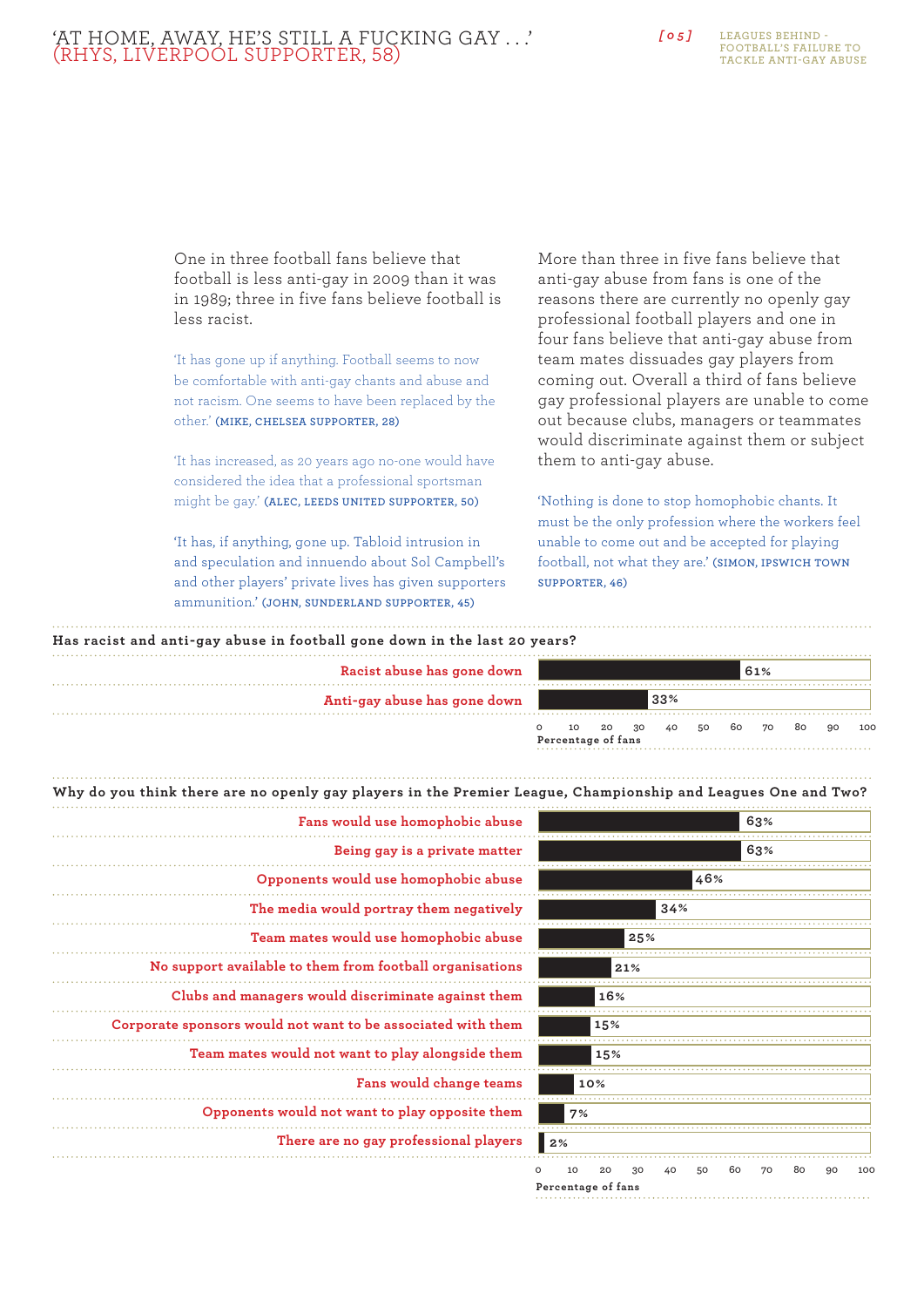

'We need to understand it from a player's viewpoint. First, they are footballers who are trying to progress and do their best. Second, this is a short career and they want to maximise income. Third, why should people come out and subject themselves weekly to verbal abuse from opposing supporters? We need to create a safe and supportive environment for people.' **(T, football industry executive)**

'When footballers are suspected of being gay it seems respect for them within the game diminishes and they are targeted by fans and players of opposing teams.' **(Alex, Sheffield Wednesday supporter, 29)**

'Professional footballers and people who play in parks would react badly to a gay footballer in their ranks.' **(George, Cardiff City supporter, 26)**

'So unless by sheer fluke of nature everyone associated with the men's game is heterosexual, it's obviously not an environment that they feel that they can come out and sit on the terraces. I don't blame them. You know, who's going to be brave and it's going to be very, brave, brave players that come out and start just breaking down some of those perceptions and barriers.' **(C, football industry executive)**

Three in four football fans think there are gay players currently playing in the Premier League or Championship and seven in ten think there are gay players currently playing in League One or Two.

Whilst the majority of fans believe there are gay players in their leagues, only a minority of football fans think there are gay players on their team.

| Are there gay players in the Premier League or Championship? |                                                                                             |
|--------------------------------------------------------------|---------------------------------------------------------------------------------------------|
| Yes                                                          | 75%                                                                                         |
| No                                                           | $\vert$ 2%                                                                                  |
|                                                              | 10<br>20<br>30<br>60<br>80<br>40<br>50<br>70<br>90<br>o<br><b>100</b><br>Percentage of fans |
| Are there gay players in Leagues One or Two?                 |                                                                                             |
| Yes                                                          | 71%                                                                                         |
| $\mathbf{N}\mathbf{o}$                                       | 1%                                                                                          |
|                                                              | 10<br>20<br>30<br>60<br>70<br>80<br>40<br>50<br>90<br>10C<br>$\circ$<br>Percentage of fans  |
| Are there gay players on the team you support?               |                                                                                             |
| <b>League Two</b>                                            | $\vert$ 1%                                                                                  |
| <b>League One</b>                                            | 9%                                                                                          |
| Championship                                                 | 9%                                                                                          |
| <b>Premier League</b>                                        | 15%                                                                                         |
|                                                              | 8<br>6<br>$\mathbf{2}$<br>10<br>12<br>16<br>14<br>4<br>Fans by League                       |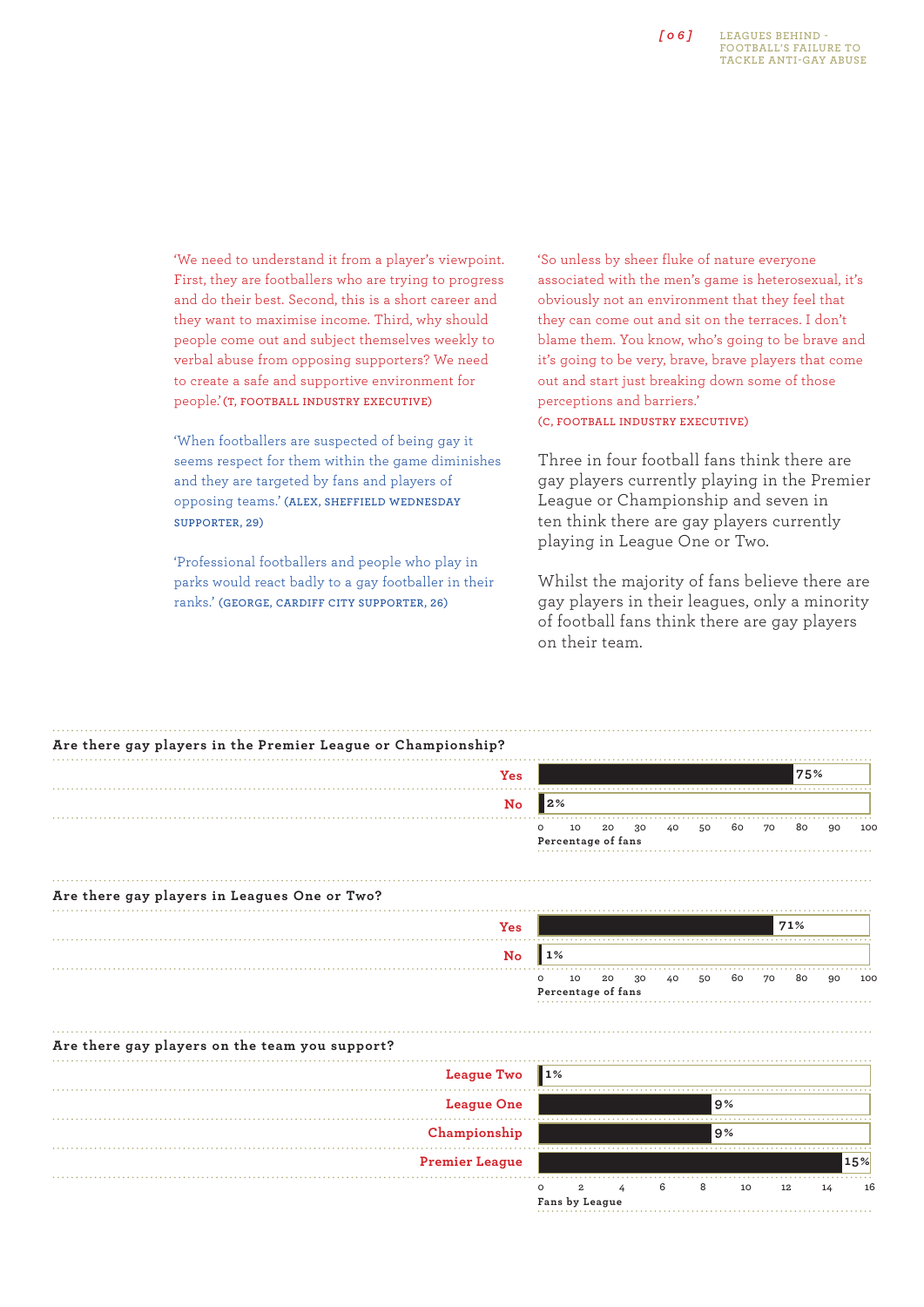HOW BIG IS THE PROBLEM? Seven in ten football fans who have attended matches in the last five years have heard anti-gay language and chants. This is despite<br>nine in ten fans knowing<br>that anti-gay abuse on the terraces is against the rules of the ground and/or against the law.

*[ 0 7 ]*

2.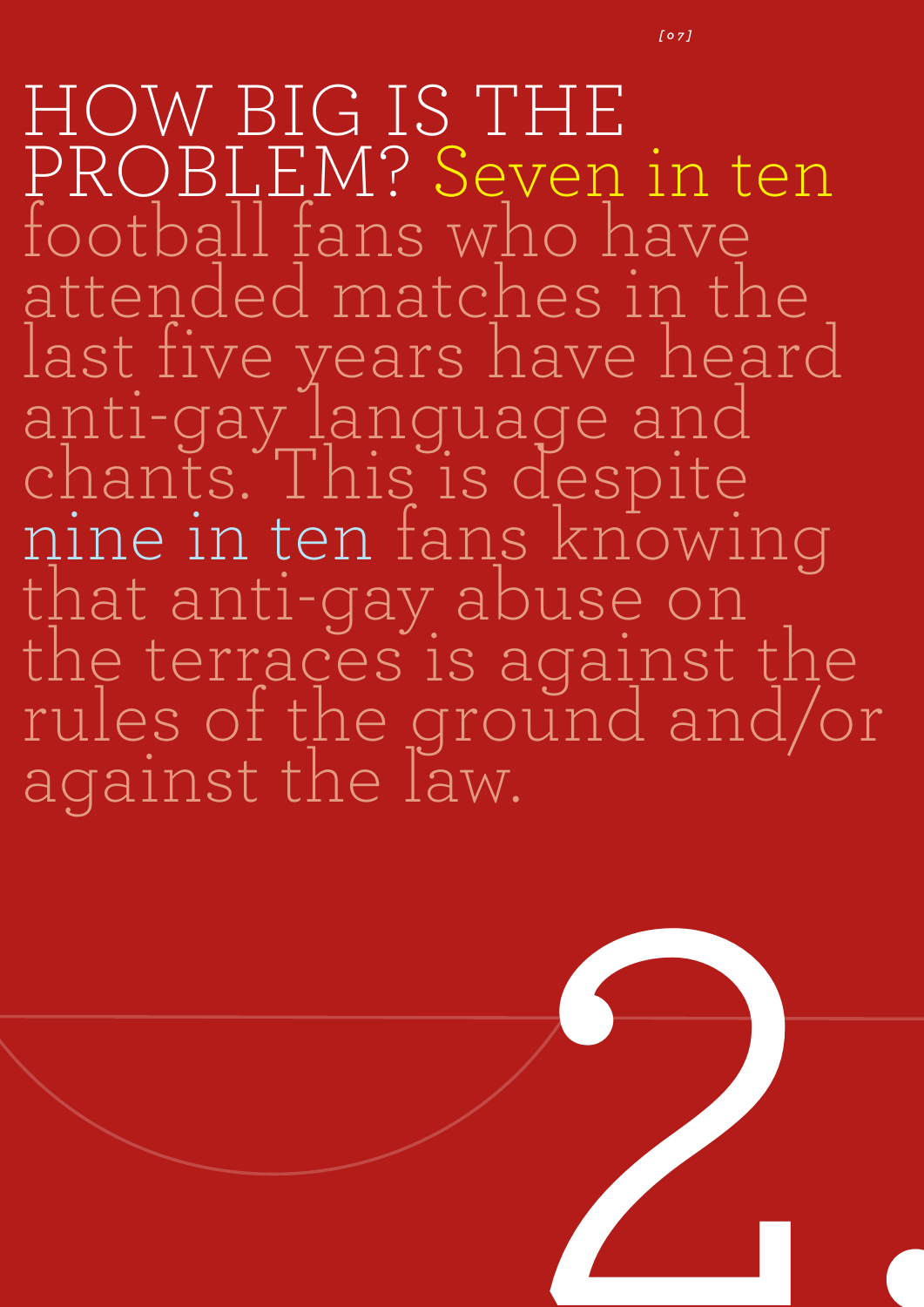## 'Rent boys on the docks. Rent boys on the docks. You know you are, you're sure you are, you're rent boys on the docks.' (Peter, Crystal Palace supporter, 45)

**Leagues Behind - Football's failure to tackle anti-gay abuse**

Fans and football professionals surveyed had heard a range of anti-gay chants and language at football matches in the last five years. This abuse has been targeted at fans, players, managers and officials.

'I have used the word faggot a lot, as well as pansy and fag.' **(Stuart, Newcastle United supporter, 32)**

'I've heard players called "queer" so many times that it'd be easier to list the incidences where it didn't happen.' **(Jamie, English supporter, 19)**

'Anti-gay abuse is heard at most matches. If for example a player looks or acts a little effeminate he will get called a "poof" or "rent boy".' **(Gary, English supporter, 40)**

'You think if the police let them out they'd rip the Brighton fans limb from limb ... The fans didn't look at the game, just spent the whole time bending over at the Brighton crowd, pointing to their backside, really insulting, really abusive, real hatred.' **(C, football industry executive)**

'Players being called "fairy" and "girl" if they don't play well enough. Also a large degree of abuse against our players for being gay or having HIV.' **(Kelly, Arsenal supporter, 25)**

'I've personally experienced anti-gay abuse at football matches both directed at myself and directed at players who might possibly be gay.' **(Sarah, Manchester United supporter, 18)**

'My club's local "rivals" are Watford, whose most famous supporter is Elton John. There are often HIV related or homophobic chants aimed towards Elton John at games.' **(Stephen, Luton Town supporter, 31)**

*[ 0 8 ]*

'Generally it's been individual fans using homophobic terms like "poof" as a term of abuse to try and be "funny" with other fans – either because a player is not being hard enough or because of his hairstyle or the way he wears his kit. It's the same as 20 years ago.' **(Dave, Arsenal supporter, 38)**

'I have heard a female linesman called a lesbian.' **(Phillip, Shrewsbury Town supporter, 54)**

'I've been a local football referee for about 35 years and the attitude of the players and spectators towards gays is terrible with comments on and off the pitch. I have had to speak to spectators and players. I have to remind players that their comments could be classed as abuse.' **(Derek, Aston Villa supporter, 53)**

Seven in ten fans who have heard antigay abuse at football matches say it was directed towards opposing players, almost half (47%) say it was directed at opposing fans and over a third say it was directed towards officials such as referees and assistant referees. One in ten say the antigay abuse was targeted at individual fans.

## **Have you heard anti-gay language at a football match in the last five years?**

| Yes |                                                                                                                                                                                                                                                                                                                         |    |     |    |    |    |    | 70% |    |                      |
|-----|-------------------------------------------------------------------------------------------------------------------------------------------------------------------------------------------------------------------------------------------------------------------------------------------------------------------------|----|-----|----|----|----|----|-----|----|----------------------|
| No  |                                                                                                                                                                                                                                                                                                                         |    | 26% |    |    |    |    |     |    |                      |
|     | 10<br>$\mathcal{L}$ and $\mathcal{L}$ and $\mathcal{L}$ and $\mathcal{L}$ and $\mathcal{L}$ and $\mathcal{L}$ and $\mathcal{L}$ and $\mathcal{L}$ and $\mathcal{L}$ and $\mathcal{L}$ and $\mathcal{L}$ and $\mathcal{L}$ and $\mathcal{L}$ and $\mathcal{L}$ and $\mathcal{L}$ and $\mathcal{L}$ and $\mathcal{L}$ and | 20 | 30  | 40 | 50 | 60 | 70 | 80  | 90 | .<br>10 <sup>c</sup> |

**Percentage of fans who have attended matches**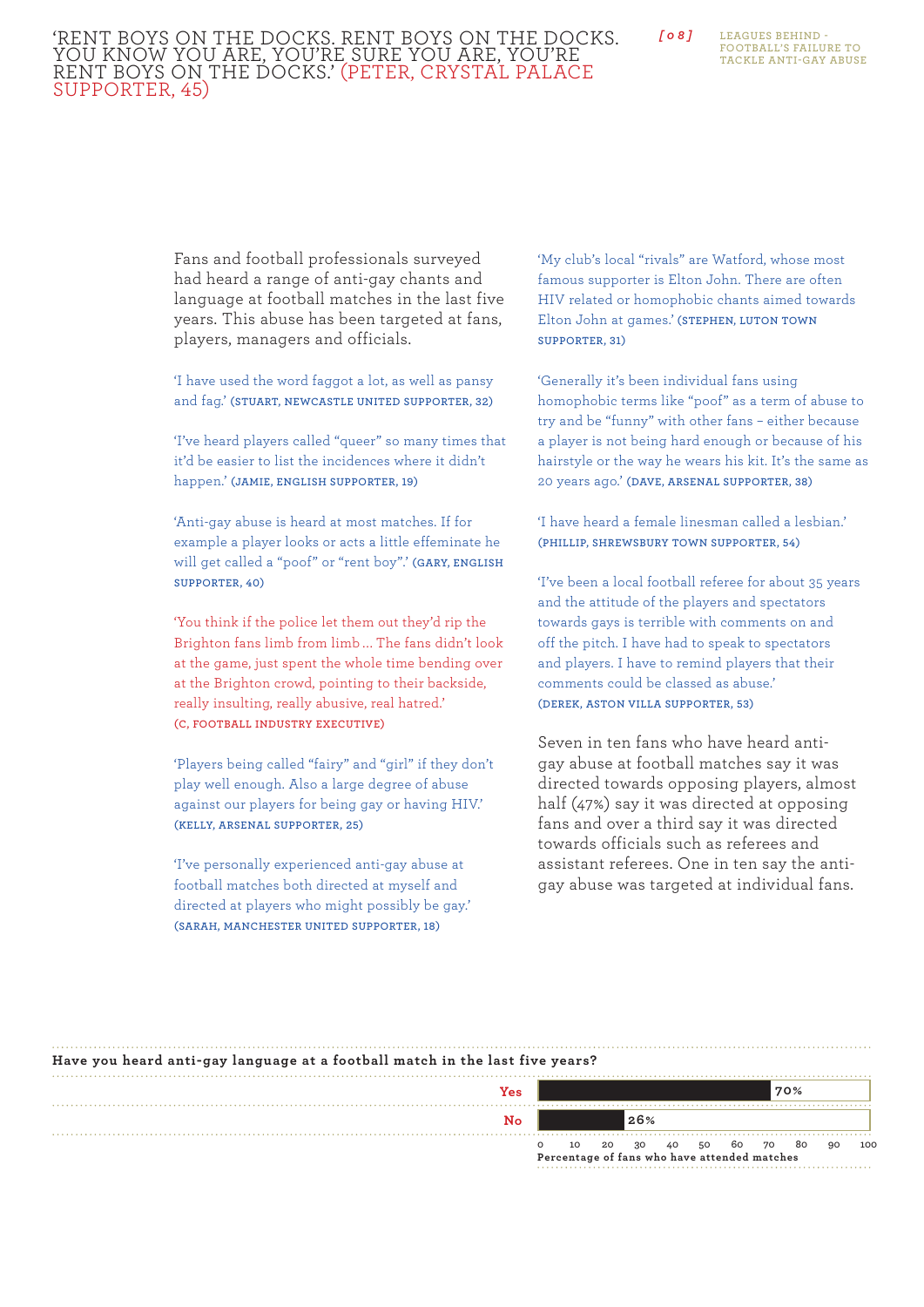

## **Experiences of amateur players**

One in five heterosexual amateur football players have heard anti-gay abuse or language whilst playing. Lesbian, gay and bisexual amateur players are over twice as likely as heterosexual players to have noticed anti-gay abuse in amateur football with two in five hearing or witnessing antigay abuse whilst playing.

Anti-gay abuse and discrimination in amateur football comes in different forms. Lesbian, gay and bisexual amateur football players gave a number of examples where they have experienced anti-gay abuse and harassment.

'One girl got burnt with a firework thrown at her on the pitch.' **(Trish, amateur player)**

'Bottles were thrown at players over the fence.' **(Estelle, amateur player)**

'After university I played in a 'straight team' and came out. You got treated differently. One night I was out at a lap dance venue and someone thought it would be funny to book me a private dancer. Needless to say it was humiliating and I made a very fast exit. I never played for that team again.' **(Neil, amateur player)**

The experience of anti-gay abuse and discrimination has led many lesbian, gay and bisexual football fans to form gay teams. Many feel that gay teams allow them to play football in an open and accepting environment.

'Sometimes it is difficult for gay and lesbian people to go to a straight football club. People don't understand the issues.' **(Vic, amateur player)**

| Own fans                        | 8%                                                                                                                           |
|---------------------------------|------------------------------------------------------------------------------------------------------------------------------|
| Individual fans                 | 11%                                                                                                                          |
| Stewards and police officers    | 18%                                                                                                                          |
| Own players                     | 24%                                                                                                                          |
| Referees and assistant referees | 36%                                                                                                                          |
| Other team's fans               | 47%                                                                                                                          |
| Other team's players            | 71%                                                                                                                          |
|                                 | 10<br>20<br>$\circ$<br>30<br>40<br>60<br>80<br>50<br>70<br>90<br>100<br>Percentage of fans who have witnessed anti-gay abuse |

|                                                                           |                |     | 43%                                          |
|---------------------------------------------------------------------------|----------------|-----|----------------------------------------------|
|                                                                           |                |     |                                              |
| 10                                                                        | 20             | 40  |                                              |
|                                                                           |                |     |                                              |
| Lesbian, gay and bisexual amateur palyers<br>Heterosexual amateur palyers | anti-gay abuse | 20% | Percentage of amateur players who have heard |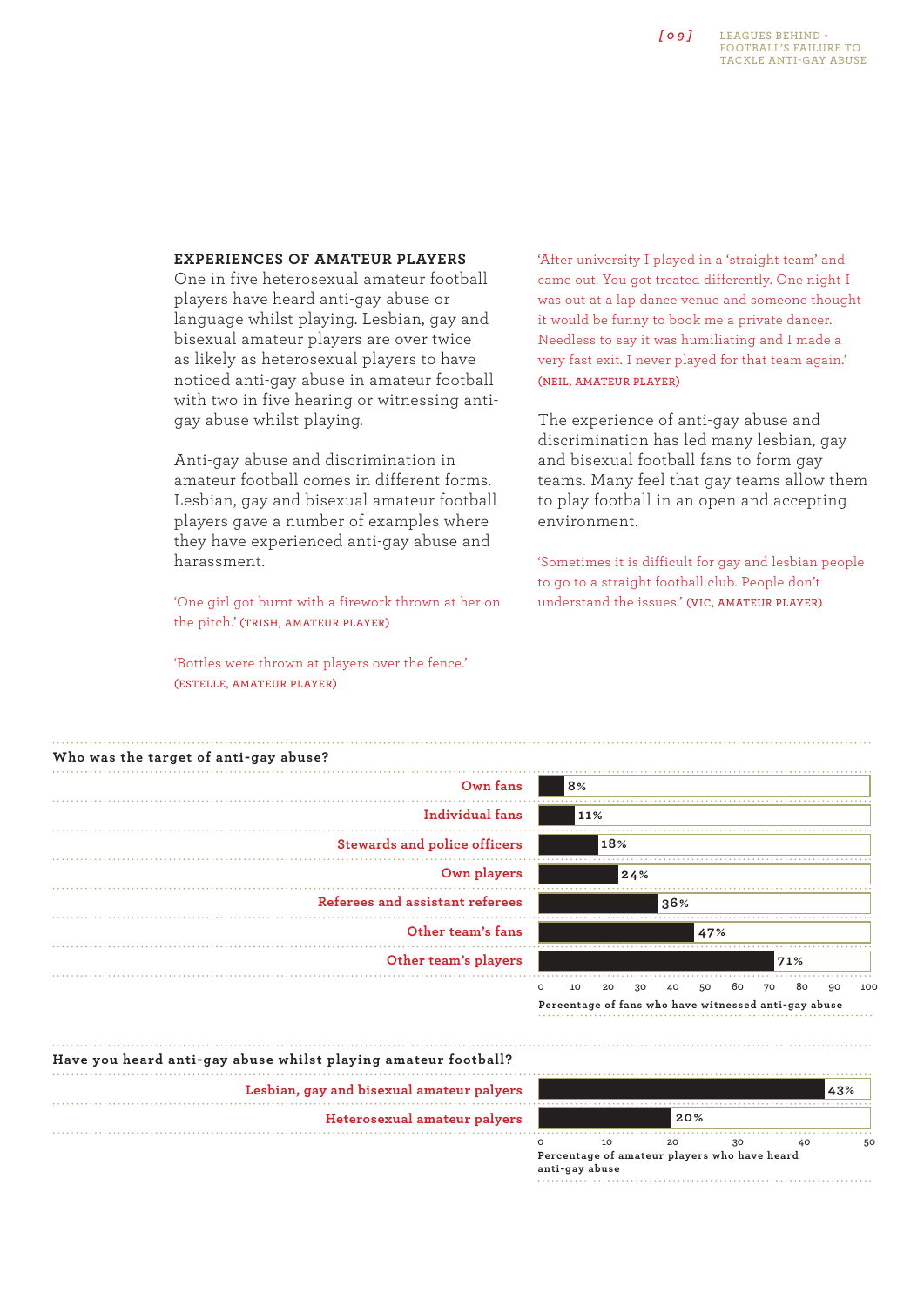## *[ 10 ]*

'It is not essentially that it is homophobic. If I was to go to a straight team, it is like going to a new workplace. I would have to gauge it and then quietly decide, am I just going to announce it to everybody? There's a thing to tell and when you come to something like this [a gay team] you don't have to tell; it's just normal. The same as it is for a straight person to go anywhere in their lives, we're suddenly in a place that there is nothing to tell; it's just okay.' **(Bella, amateur player)**

'In men's football it's probably quite difficult for young gay men to go and join mainstream football and be out amongst their peers.' (C, FOOTBALL **industry executive)** 

'You just feel when you turn up everybody there doesn't have to come out. You don't have to come out because everybody else is gay.' **(Trish, amateur player)**

Many lesbian and bisexual women amateur players believe that their experiences of anti-gay abuse and discrimination in amateur football are different from those of gay and bisexual men. Many female players feel that sexism has a greater impact on their participation than anti-gay discrimination.

'I really do strongly feel that the biggest influence on me playing football has not been a homophobic one, it has been a sexist one. Girls don't play football, boys do.' **(Julie, amateur player)**

'I mean women's sport traditionally, has had a lot of gay women in it, I think it's great – a more kind of equal environment if you like, whereas in men's football, men don't tend to come out in their local football team.' **(C, football industry executive)** 

'I think it works either way with women in football. You know the assumption is that if you play football and you're a woman then you're a lesbian. I think in terms of the way that the women's game has tried to improve its image, it has tried to downplay that aspect of it and it has become homophobic, to tell you to keep quiet ...' (TRISH, AMATEUR PLAYER)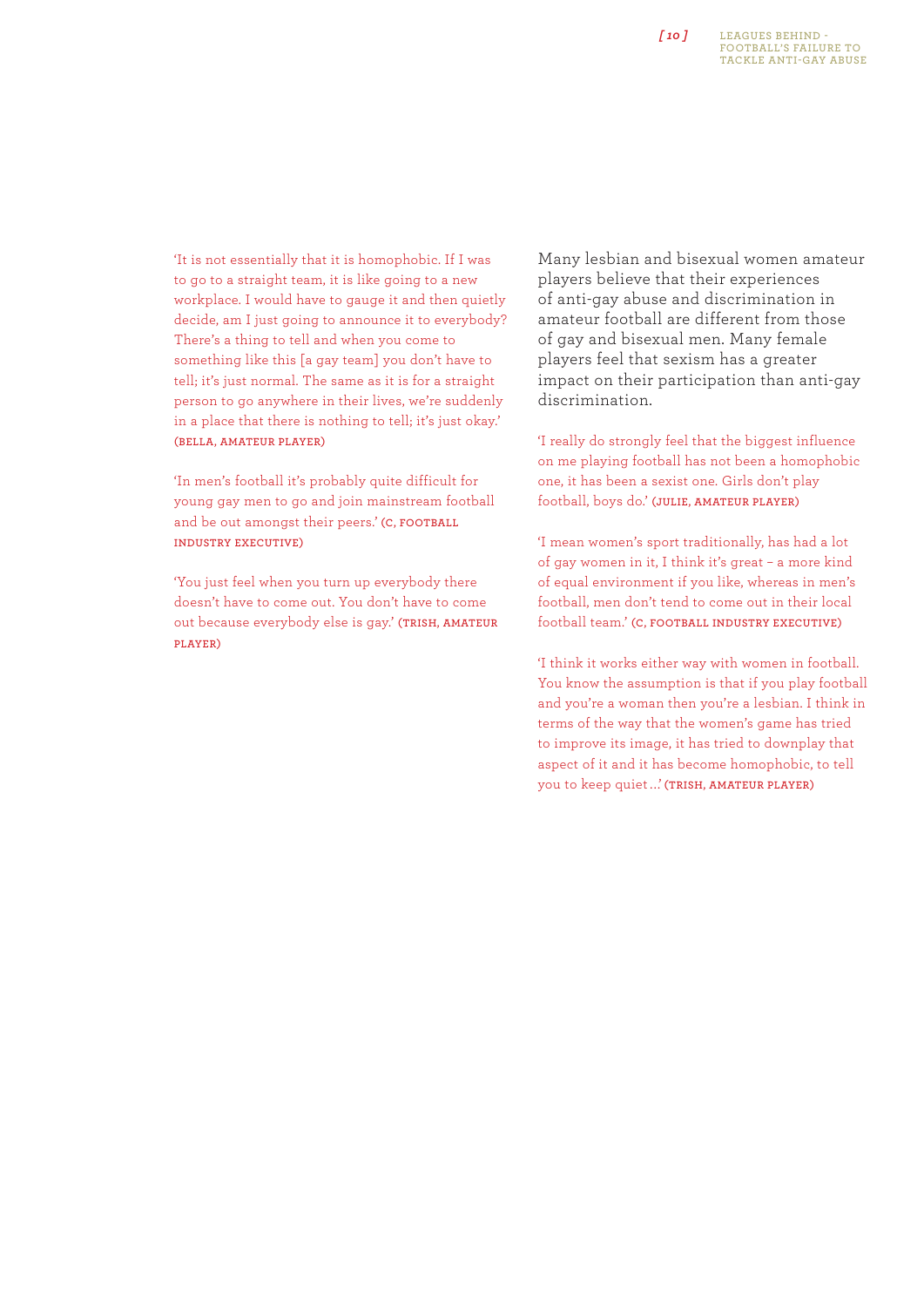WHY IS FOOTBALL SO ANTI-GAY? People<br>who work in the football industry believe there has been a lack of leadership at the highest levels of football in addressing the issue of anti-gay abuse and discrimination.

*[ 1 1 ]*

3.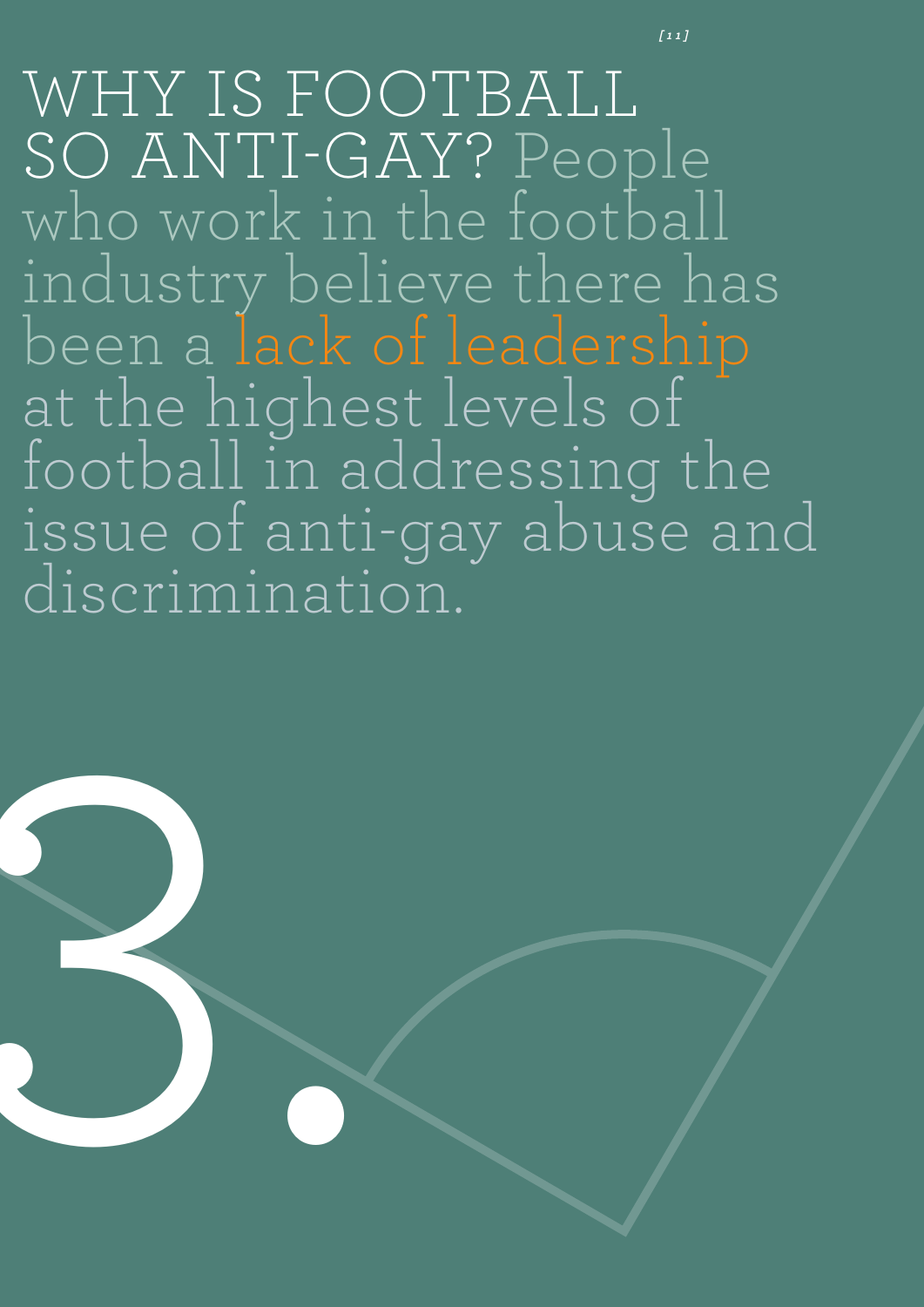**Leagues Behind - Football's failure to tackle anti-gay abuse**

*'SOL, SOL, WHEREVER YOU MAY BE; YOU'RE ON* [12] the verge of lunacy; We don't care if you're hanging from a tree; Cos you're a Judas c\*\*\* with HIV' Chant used against Sol Campbell at the Tottenham Hotspur v Portsmouth game on September 28 2008

> 'We've definitely got a generation of people running the game who aren't able to understand the implications of their decisions on people that aren't like them ... One of the board members said 'what on earth is that department doing, they're totally out of control'. And it's because they think we're promoting homosexuality ...'(R, FOOTBALL INDUSTRY **executive)**

> 'I think there's a lack of leadership in the FA. A gross lack of leadership in the FA, but below that level there are an awful lot of good people.' **(P, football industry executive)**

'Is there anybody dedicated to it? There isn't a real clear focus on resources and people who are dedicated to fix this.' **(C, football industry executive)**

'It's definitely leadership from the top. It's definitely getting people within the football authorities to kind of come out and not even just say 'Well this is something that we want to address.' It's the whole thing about actions speak louder than words isn't it?' **(B, football industry executive)**

'The game has to be forced. It's a very conservative industry ... It has to be forced and pushed into doing anything "radical".' **(P, football industry executive)**

'Homophobia has always lagged behind the issues of race and gender. It is regarded as being more "problematic".' **(Vic, amateur player)**

'The level has not gone down in part because of the unwillingness of the FA, FIFA, referees, managers, clubs and the police to take this abuse at all seriously.' **(Howard, Fulham supporter, 60)**

'Unlike with racism, where there has been a coordinated response between clubs, fans, the FA and the police, there has been very little high profile work to tackle homophobia.' (LOUISE, TOTTENHAM **Hotspur supporter, 34)**

'Homophobic abuse is generally ignored and it's certainly not treated as seriously as racism.' **(Tony, Middlesbrough supporter, 30)**

Only three in ten fans think that clubs, the FA, the Football League and the Premier League do enough to prevent anti-gay abuse and discrimination. Over half of fans think the FA and the Premier League should do more to tackle anti-gay abuse and discrimination. Half of football fans think football clubs are not doing enough to tackle anti-gay abuse, only a third believe they are doing enough already.

When action to tackle anti-gay abuse has been taken it is strongly supported by fans. For example, five out of six football fans support the charging of fans in connection with the alleged anti-gay abuse used against Sol Campbell at the Tottenham Hotspur v Portsmouth game on September 28 2008.

Whilst over three in five football fans have witnessed or heard of their clubs undertaking activities to challenge racism, only one in six have seen or heard messages from their club challenging antigay abuse, for example on posters or in match day programmes.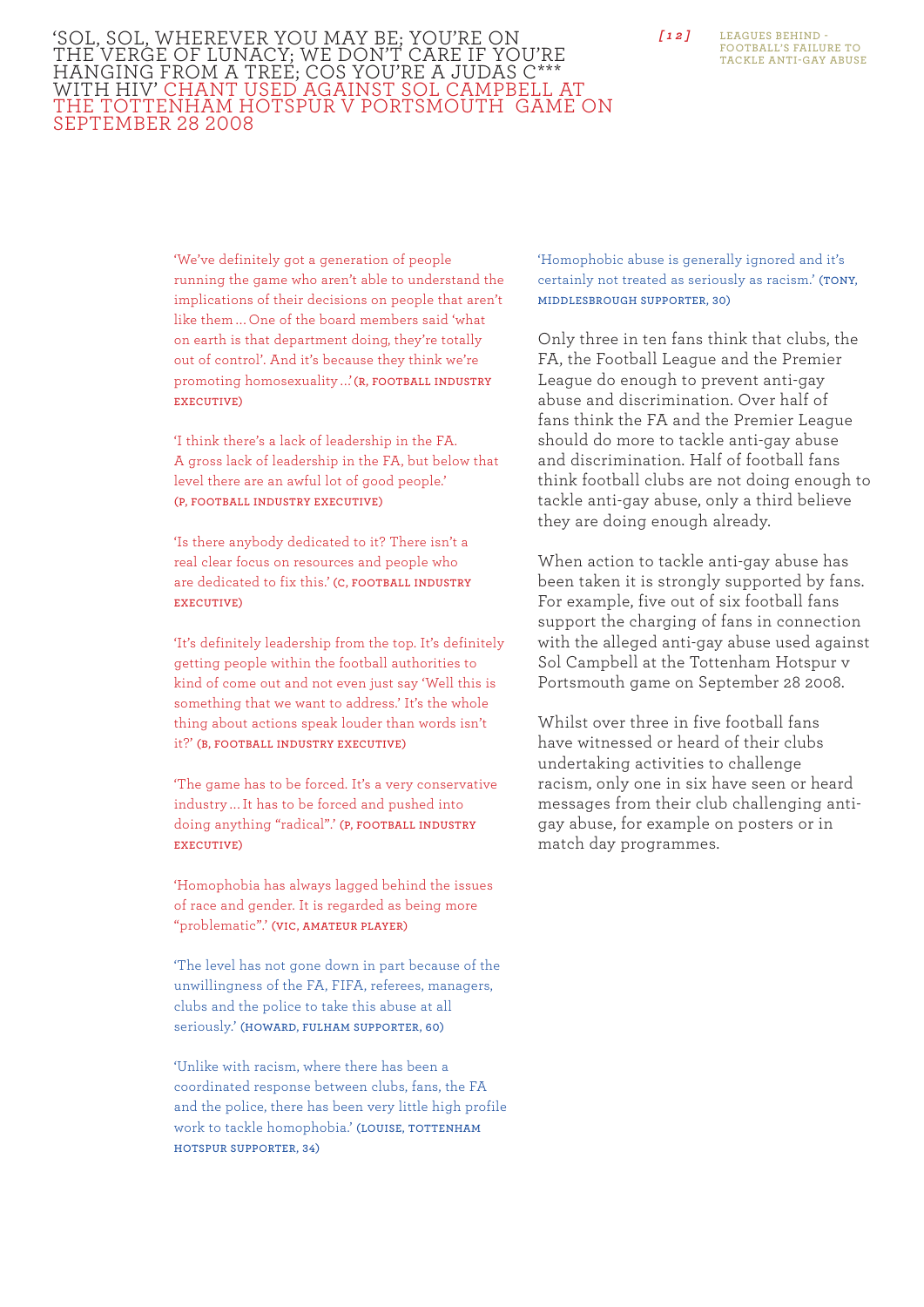## 'I FELT TOTALLY VICTIMISED AND HELPLESS BY T abuse I received on this day. It has had an EFFECT ON ME PERSONALLY AND I DO NOT WANT IT T continue. I support the police in their action.' SOL CAMPBELL'S STATEMENT TO COURT IN THE TRI of Ian Trow and his co-defendant aged 14

| $\sqrt{13}$ | LEAGUES BEHIND -             |
|-------------|------------------------------|
|             | <b>FOOTBALL'S FAILURE TO</b> |
|             | TACKLE ANTI-GAY ABUSE        |

## **Does football do enough to prevent anti-gay abuse and discrimination?**

|                           | <b>SHOULD DO MORE</b>               |     |     |    |     | 54% |
|---------------------------|-------------------------------------|-----|-----|----|-----|-----|
| The FA and Premier League | <b>DO ENOUGH</b>                    |     | 29% |    |     |     |
|                           | DON'T KNOW                          | 17% |     |    |     |     |
|                           | <b>SHOULD DO MORE</b>               |     |     |    | 49% |     |
| Football clubs            | <b>DO ENOUGH</b>                    |     | 32% |    |     |     |
|                           | DON'T KNOW                          | 19% |     |    |     |     |
|                           | $\circ$<br>10<br>Percentage of fans | 20  | 30  | 40 | 50  | 6c  |

## **Do you support or oppose the police decision to charge fans in the Sol Campbell case?**

| <b>Strongly support</b>   |            |                          |    |     |    |    | 59% |    |
|---------------------------|------------|--------------------------|----|-----|----|----|-----|----|
| Support                   |            |                          |    | 25% |    |    |     |    |
| Neither support or oppose |            | 9%                       |    |     |    |    |     |    |
| Oppose                    |            | 4%                       |    |     |    |    |     |    |
| <b>Strongly oppose</b>    | $\vert$ 2% |                          |    |     |    |    |     |    |
|                           | $\circ$    | 10<br>Percentage of fans | 20 | 30  | 40 | 50 | 60  | 70 |

#### **What measures are you aware your club has introduced?**

| Measures to tackle racist abuse   |  |     |    |    |    | 62% |    |
|-----------------------------------|--|-----|----|----|----|-----|----|
| Measures to tackle anti-gay abuse |  | 17% |    |    |    |     |    |
|                                   |  | 20  | 30 | 40 | 50 | 60  | 70 |

**Percentage of fans who support a club**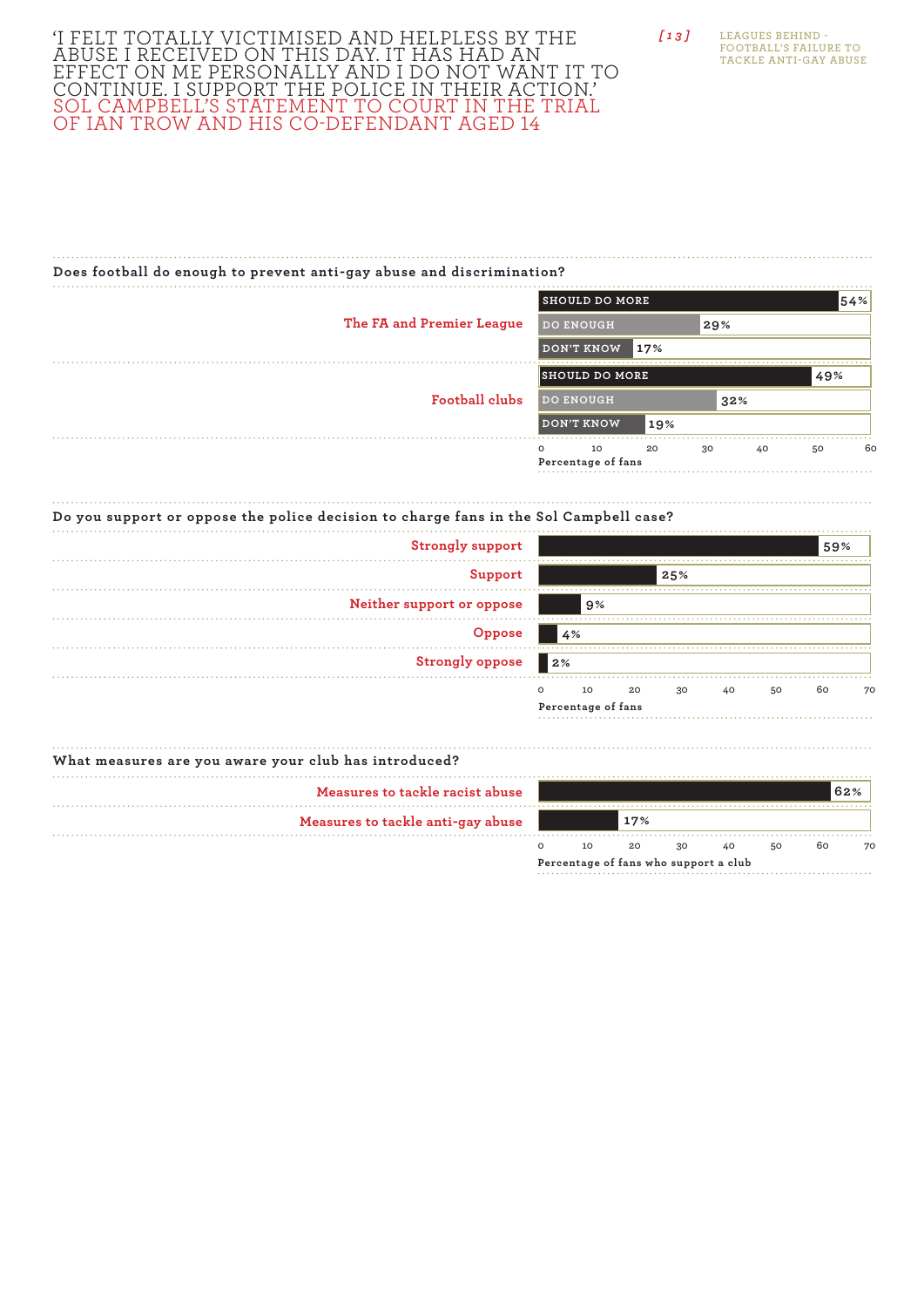*[ 1 4 ]* 'It's not about thinking the player actually is gay but about finding something abusive to say THAT'S STILL LEGAL. THE FACT THAT "GAY" IS U <u>AS AN ALL-PURPOSE EPITHET BY CHRIS MOYLES A</u> the like doesn't help. Most people have been socialised out of racial comments; many s USE "GAY".' (GRAHAM, CHARLTON AT supporter, 62)

**Leagues Behind - Football's failure to tackle anti-gay abuse**

Some fans feel that there has been a failure to enforce the rules of the ground.

'Stewards and police at games have been briefed to tackle racist abuse but homophobic chants are still widely ignored.' (LOUISE, TOTTENHAM HOTSPUR **supporter, 34)**

'The pursuit of fans guilty of anti-gay abuse is not seen to be important by clubs or police.' **(Arthur, West Ham United supporter, 67)**

'Neither the police nor the clubs are willing to do anything about it because they do not regard homophobic abuse as a real problem or criminal behaviour.' **(Rob, Scunthorpe United supporter, 37)**

'It's not taken seriously. It's regarded as a joke. Clubs are too scared to take action. Assumptions that fans don't care, that fans are not gay and that players can't be gay.' (IAN, LEEDS UNITED **supporter, 48)**

'Nothing has been done to stop it. I have been on the terraces and have heard a lot of anti-gay abuse over the years and it has not got any better.' **(Gwen, Leeds United supporter, 63)**

'Anti-gay abuse is routinely not punished by football's governing bodies and is only rarely punished by the police.' **(Robbie, Liverpool supporter, 28)**

Challenging anti-gay abuse and discrimination is not seen by fans as solely the responsibility of clubs and football organisations, but fans as well. Some fans do not believe this currently happens.

'No one in the crowd would point a finger at who was chanting abuse as it could turn into a riot, especially if they had been drinking.' (CLIFF, CARDIFF **City supporter, 52)**

'It is also more difficult to challenge than racist abuse, as it can be turned on you such that it is suggested that you are gay and thus you become the target.' **(Julian, Leyton Orient supporter, 44)**

The failure to challenge anti-gay abuse and discrimination is seen by many fans as having contributed to a culture on the terraces where anti-gay abuse is acceptable.

'It is more acceptable to be anti-gay than racist.' **(Daniel, Scottish supporter, 31)**

'Eventually there became a stigma attached to being openly racist and it just wasn't acceptable within the crowd. We haven't reached that stage with homophobic views.' **(Andrew, Sheffield Wednesday supporter, 52)**

'Straight people do not feel anti-gay abuse is as bad as racist abuse.' **(Martin, Arsenal supporter, 49)**

'The view from a large minority of fans is that it's more acceptable to be homophobic than racist.' **(Joe, Huddersfield Town supporter, 25)**

'Anti-gay abuse is common and has replaced racism as the accepted form of abuse between players and fans on the terraces.' (ROB, SCUNTHORPE UNITED **supporter, 37)**

'They know they can get away with more kinds of anti-gay abuse than they can chanting racist abuse. This then becomes an outlet for many kinds of frustration.' **(Frank, Birmingham City supporter, 59)**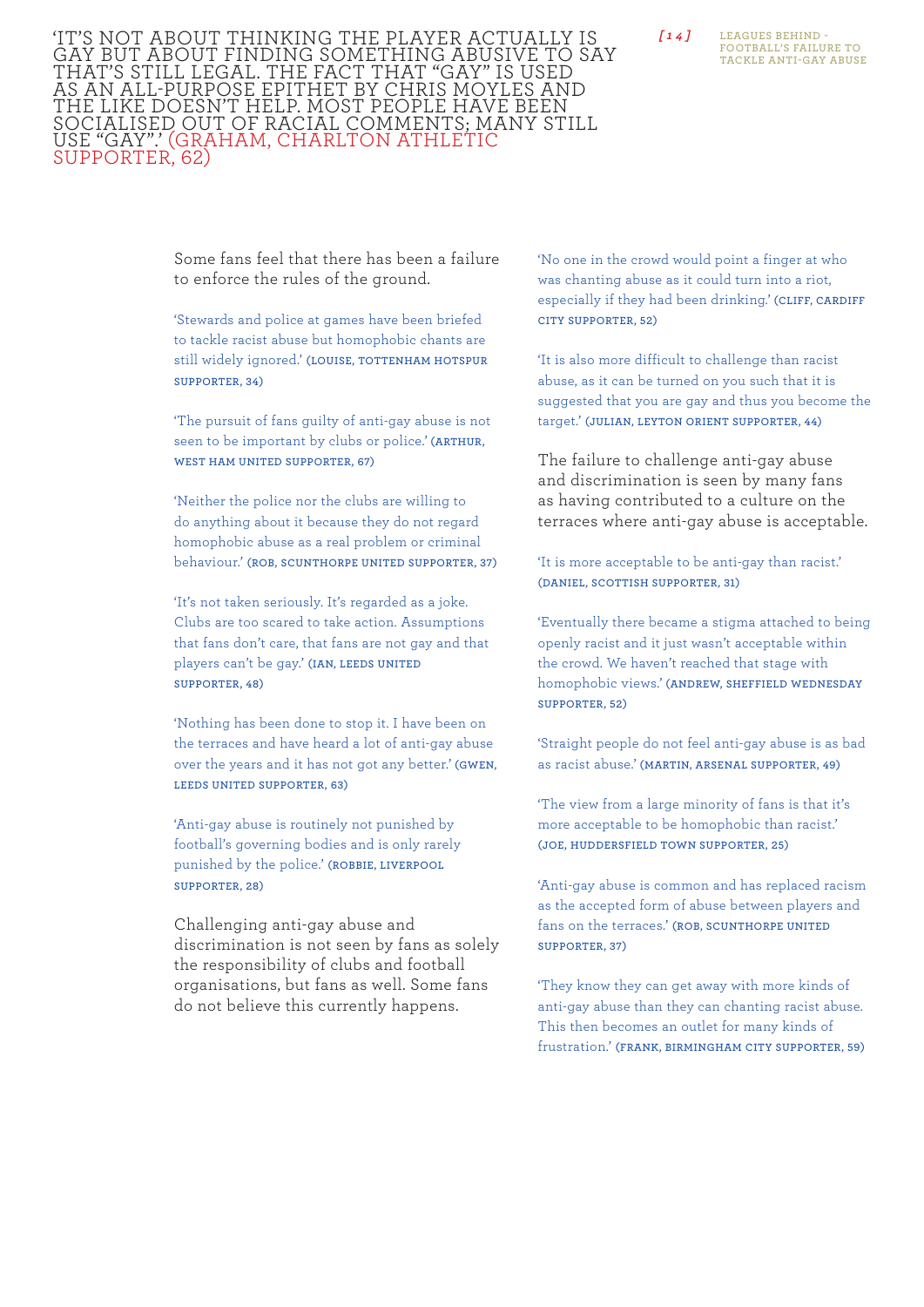## *[ 1 5 ]* '. . . is a quitter coz he takes it up the shitter.' (Michelle, Aston Villa supporter, 26)

**Leagues Behind - Football's failure to tackle anti-gay abuse**

'Chants are openly sung with little penalty usually.' **(Chris, Scottish supporter, 29)**

'Society is becoming less prone to anti-gay prejudice but football fans are getting older and not changing at the same pace.' **(Richard, Liverpool supporter, 43)**

According to fans the failure to challenge anti-gay abuse on the terraces has left some fans unaware as to what language and chants are inappropriate or against the rules of the ground.

'I think that calling people names like "queer" or "poof" are not seen as abuse. People are so used to shouting these words they don't think of their meaning. Lots of people see it as harmless as shouting "useless" at a player.' **(Patrick, Newcastle United supporter, 35)**

Incidents of anti-gay abuse at football matches are often caused by fans with antigay attitudes and who hold stereotypical views of lesbian, gay and bisexual people.

'Some gay males and females flaunt themselves, they deserve all they get.' **(Vincent, Arsenal supporter, 64)**

'I think that homosexuality is a vulgar, unnatural participation and I am not surprised that they come under verbal abuse. I do not think that homosexuality is something to be proud of.' (ADAM, **Nottingham Forest supporter, 56)**

'I think some think gays are not men enough to play football i.e. it is a straight man's sport.' **(Toby, Manchester United supporter, 39)**

Many fans feel that the coverage of anti-gay abuse and discrimination in the media – specifically in sports coverage – contributes to a culture where anti-gay abuse is acceptable.

'There is virtually nothing said by clubs or commentators when there are anti-gay comments. There have been minimal discussions on Football Focus, Sky Sports etc. about the homophobic chants.' **(Jake, Manchester United supporter, 36)**

'There have been a few stories in the papers alluding to the fact that certain players may be gay - this only worsens the situation by whipping up a frenzy and suggesting that it is a negative thing. It can only surely further discourage any players who may want to be open about their sexuality. Whilst this kind of tabloid reporting remains, some fans on the terraces are unlikely to lessen the abuse.' **(Duncan, Liverpool supporter, 23)**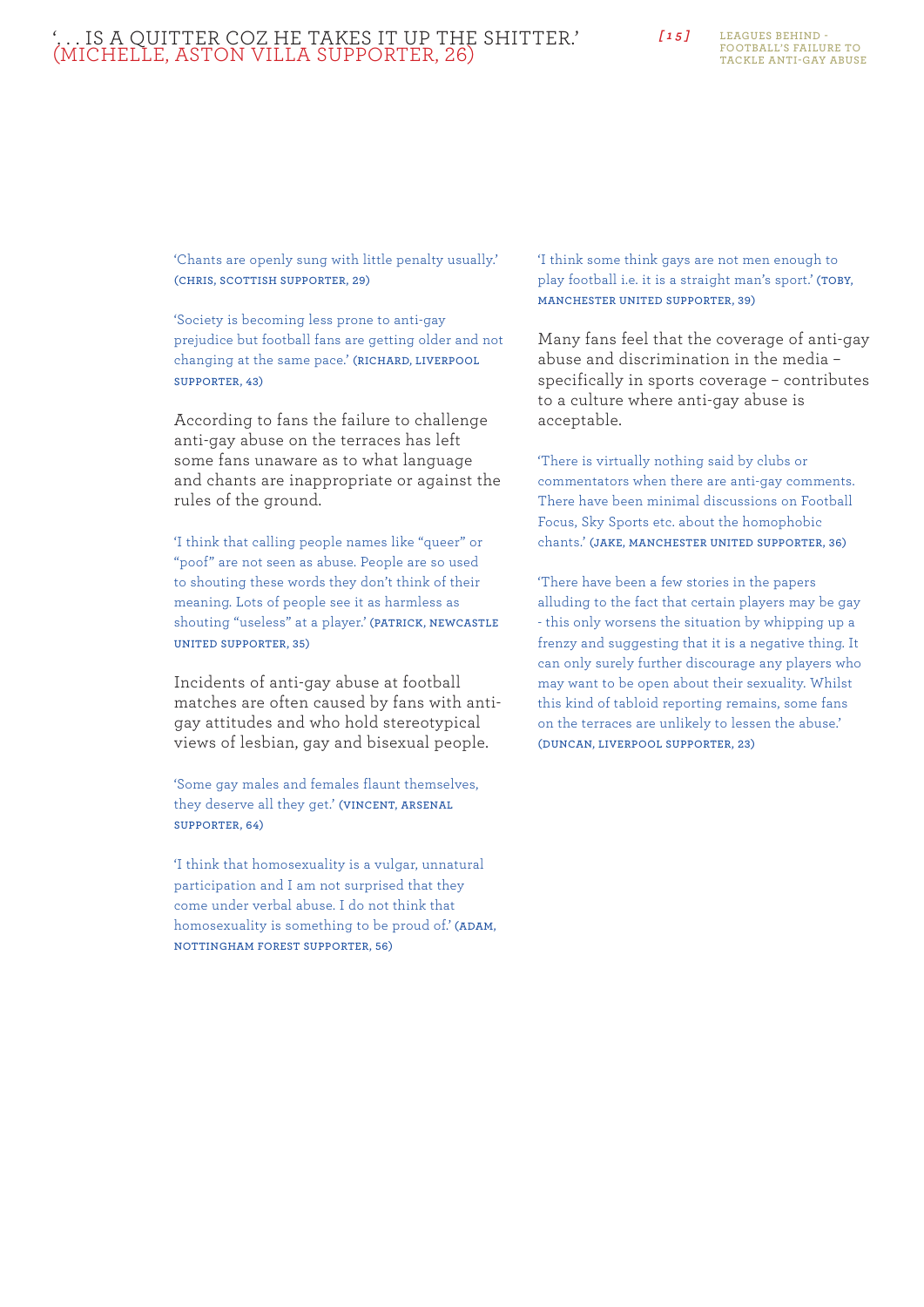<sup>161</sup><br>
NSEQUENCE OF WHAT'S THE CONSEQUENCE OF ANTIgay abuse in football? Almost two thirds of fans believe that professional football would be a better sport if anti-gay abuse and discrimination was eradicated from the game. Fans are clear that eradicating anti-gay abuse from football will improve the reputation of the sport.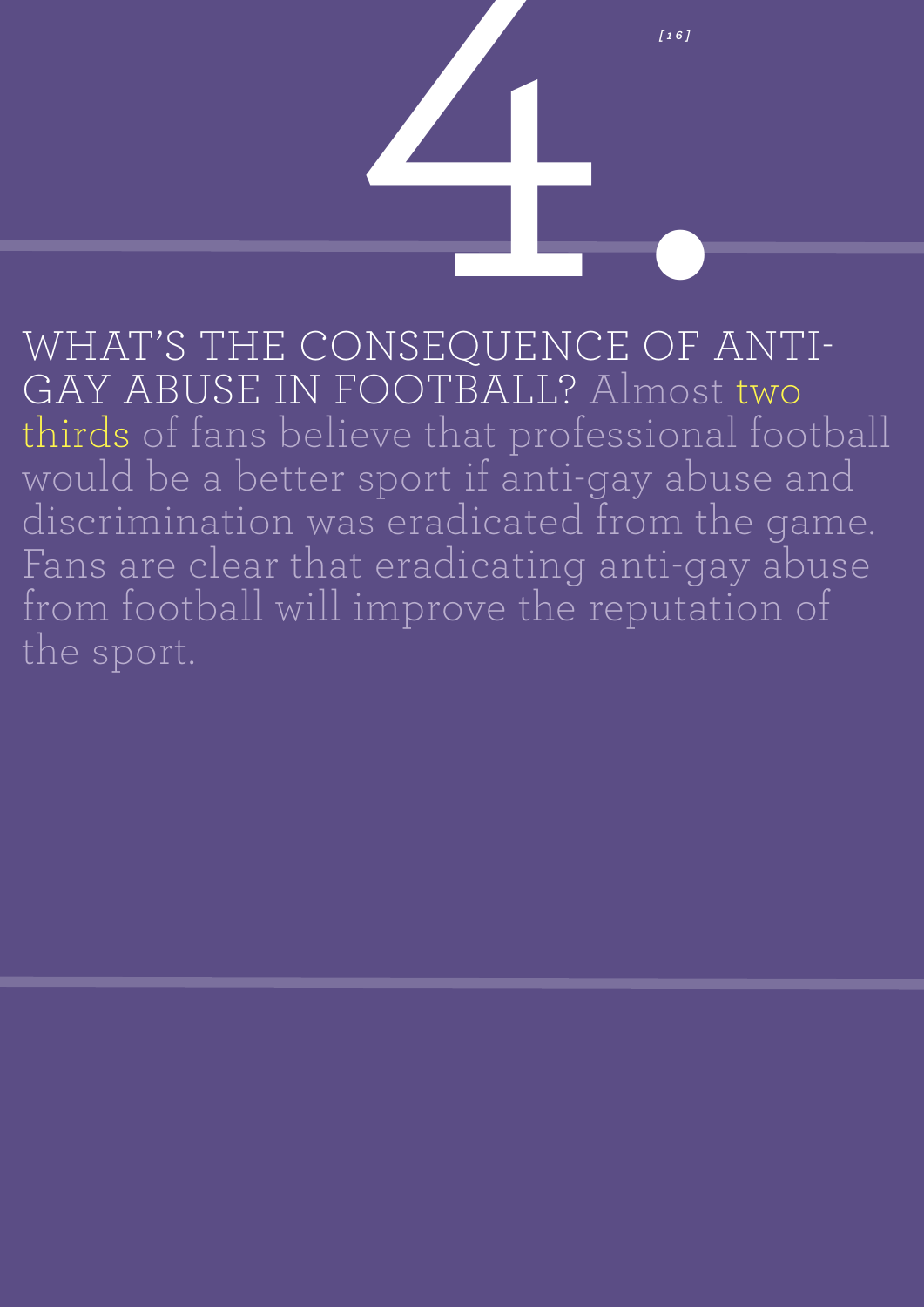Anti-gay abuse and discrimination has an impact on the attendance of many fans at football matches. One in six fans say they would be more likely to attend football matches if anti-gay abuse was tackled by their club. Almost one in five fans think football grounds are a bad environment to take children, with a third of these giving anti-gay abuse as a reason.

'Chants are almost always negative against the opposing team rather than positive in supporting their own team ... All these things and more make it extremely difficult for any professional player to be open about their sexuality, and until that can happen without comment I will continue to do my supporting in front of the telly as against going to the club like I did as a kid.' **(Howard, Fulham supporter, 60)**

Lesbian, gay and bisexual fans are less likely to have attended a football match in the last five years than heterosexual fans. However, half of lesbian, gay and bisexual fans say they would be more likely to attend matches if anti-gay abuse and discrimination in football was tackled. Almost two thirds of football fans would feel comfortable if there were more lesbian, gay and bisexual fans attending matches.

'I've never seen any gay fans at matches – I don't go with my partner but with a male friend. It just doesn't seem like a very nice place to be gay.' **(Kelly, Arsenal supporter, 25)**

'Any gay person would probably often feel uncomfortable with the behaviour of other fans around them in the ground.' (KIERAN, NOTTINGHAM **Forest supporter, 27)**

Nearly three in four black and minority ethnic football fans and female football fans feel that football would be a better sport if anti-gay abuse was eradicated. Over one in four black and minority ethnic fans and one in five female fans would be more likely to attend football matches if there was less anti-gay abuse.

'Eventually it will improve, but clubs could change attitudes and stop the extreme blokeish culture which may also put women supporters off as well.' **(Mark, 50)**

'As discrimination is so widespread amongst football fans it will be difficult to tackle. But it is the right thing to do, to tackle it head on, and get past the discrimination in order to make football matches a friendlier environment for everyone, encouraging a wide variety of people to attend matches.' **(Rosie, Newcastle United supporter, 22)**

| <b>Better</b>            |         |                    |    |     |    |    | 64% |
|--------------------------|---------|--------------------|----|-----|----|----|-----|
| <b>Worse</b>             | 2%      |                    |    |     |    |    |     |
| Neither better nor worse |         |                    |    | 28% |    |    |     |
|                          | $\circ$ | 10                 | 20 | 30  | 40 | 50 | 60  |
|                          |         | Percentage of fans |    |     |    |    |     |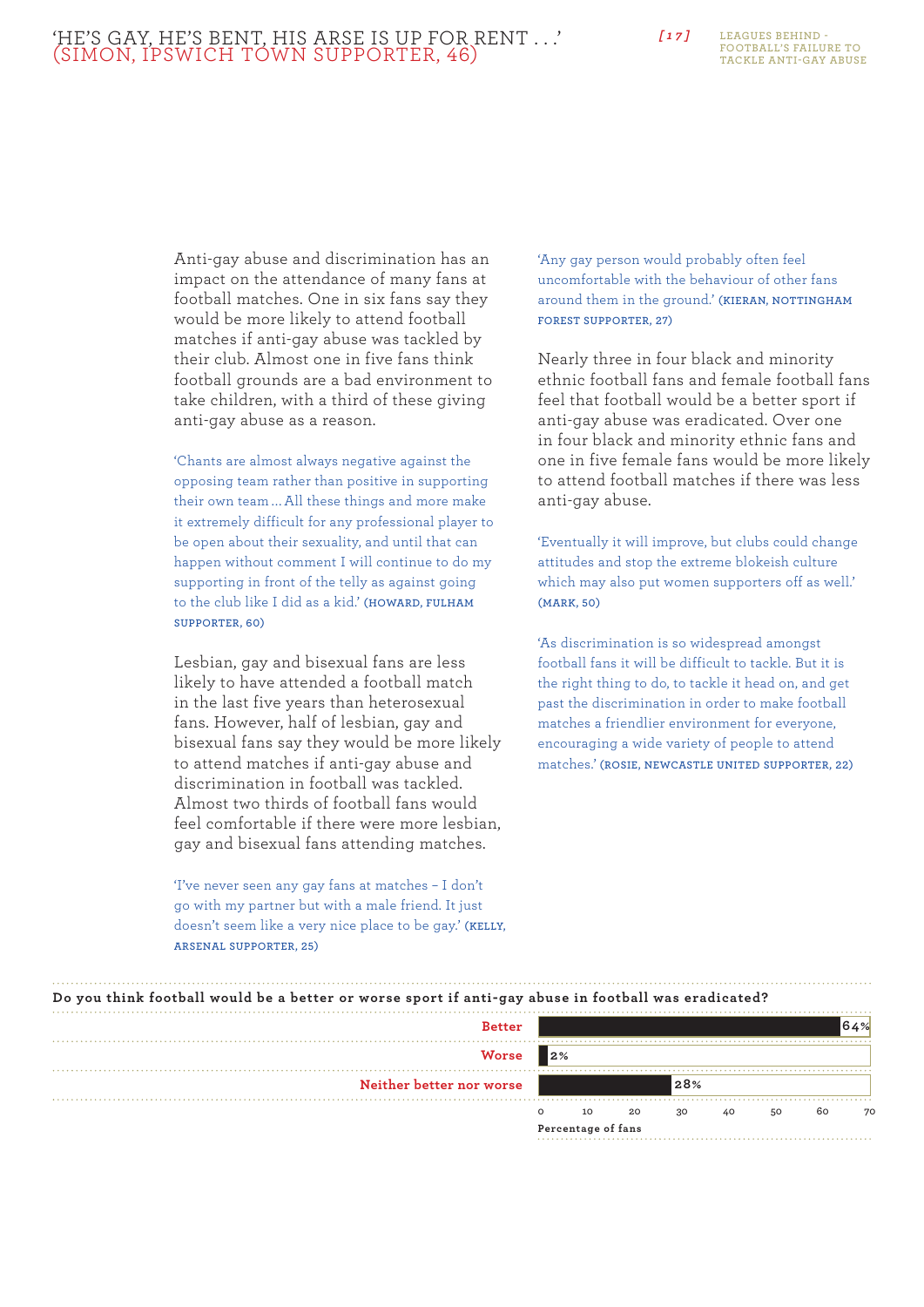'The homophobic taunting and bullying left me close to walking away from football. I went through times that were like depression. I did not know where I was going. I would get up in the morning and would not feel good and BY THE TIME I GOT INTO TRAINING I WOULD BE S NERVOUS THAT I FELT SICK. I DREADED GOING IN. I WA like a bullied kid on his way to school to face his tormentors.' Graham Le Saux

> Lesbian and gay football fans are less likely than heterosexual or bisexual football fans to have played amateur football. However, three in ten lesbian, gay and bisexual people say they would be more likely to play amateur football if football was more gay-friendly. One in ten of all fans aged between 18 and 24 say they would be more likely to play amateur football if football was more gay-friendly.

> One in twelve fans would be more likely to buy merchandise or tickets from their club if they were more gay-friendly. Over four in ten lesbian, gay and bisexual fans would be more likely to buy merchandise or tickets from their club for this reason.



| Do you think football would be a better sport if anti-gay abuse ended? |                     |    |
|------------------------------------------------------------------------|---------------------|----|
| Black and minority ethnic fans                                         |                     |    |
| <b>Female</b> fans                                                     |                     |    |
| White fans                                                             |                     |    |
| Male fans                                                              |                     |    |
|                                                                        | 10<br>Doroontogo of | 20 |



of fans saying football would be a better sport



**club's matches**

*[ 1 8 ]*

**Leagues Behind - Football's failure to tackle anti-gay abuse**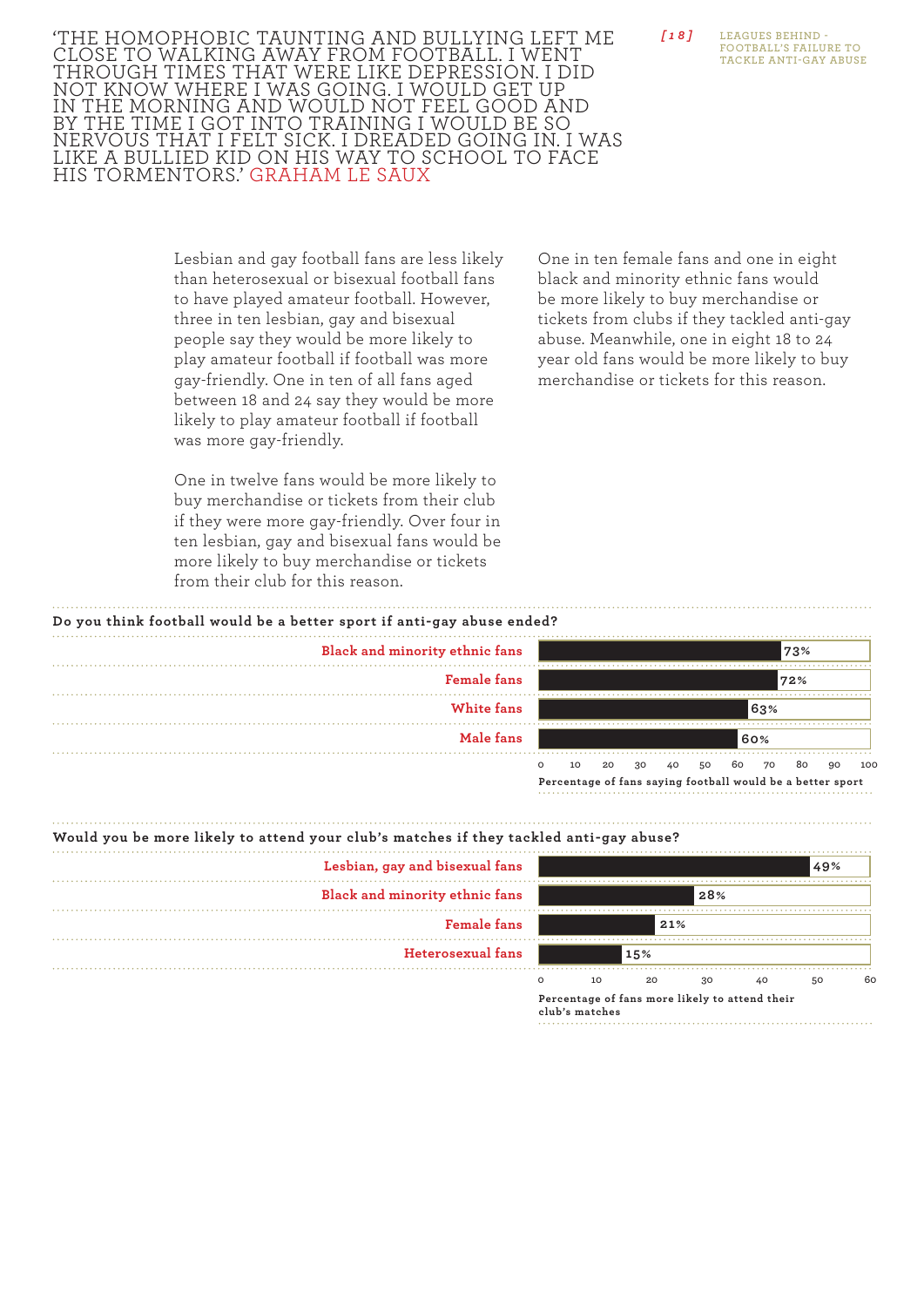## *[ 1 9 ]*

**Leagues Behind - Football's failure to tackle anti-gay abuse**

A number of fans feel that the anti-gay abuse and discrimination encountered by players both on and off the pitch has a direct impact on their well-being, particularly in the case of young players.

'As a mental health professional, I have worked with two young [gay] men who were trainees at professional football clubs and who were having mental health problems. They seemed even less willing than other young men of their ages and social backgrounds to talk about these normal feelings and cited peer pressure in the clubs as a reason why they wouldn't.' **(Dave, Arsenal Supporter, 38)**

'The real problem is for young gays wanting to come in to the sport but held back because of the fears and worries of discrimination.' **(Calum, 57)**

The absence of openly gay players means an absence of role models for young lesbian, gay and bisexual people who play football, as well as those who do not. Only one in ten football fans think an openly gay player would be a bad role model for young people.



| Do you think an openly gay football player would be a good or bad role model for young people? |     |    |     |    |    |    |    |
|------------------------------------------------------------------------------------------------|-----|----|-----|----|----|----|----|
| Good role model                                                                                |     |    | 28% |    |    |    |    |
| <b>Bad role model</b>                                                                          | 10% |    |     |    |    |    |    |
|                                                                                                | 10  | 20 | 30  | 40 | 50 | 60 | 70 |

**Percentage of fans**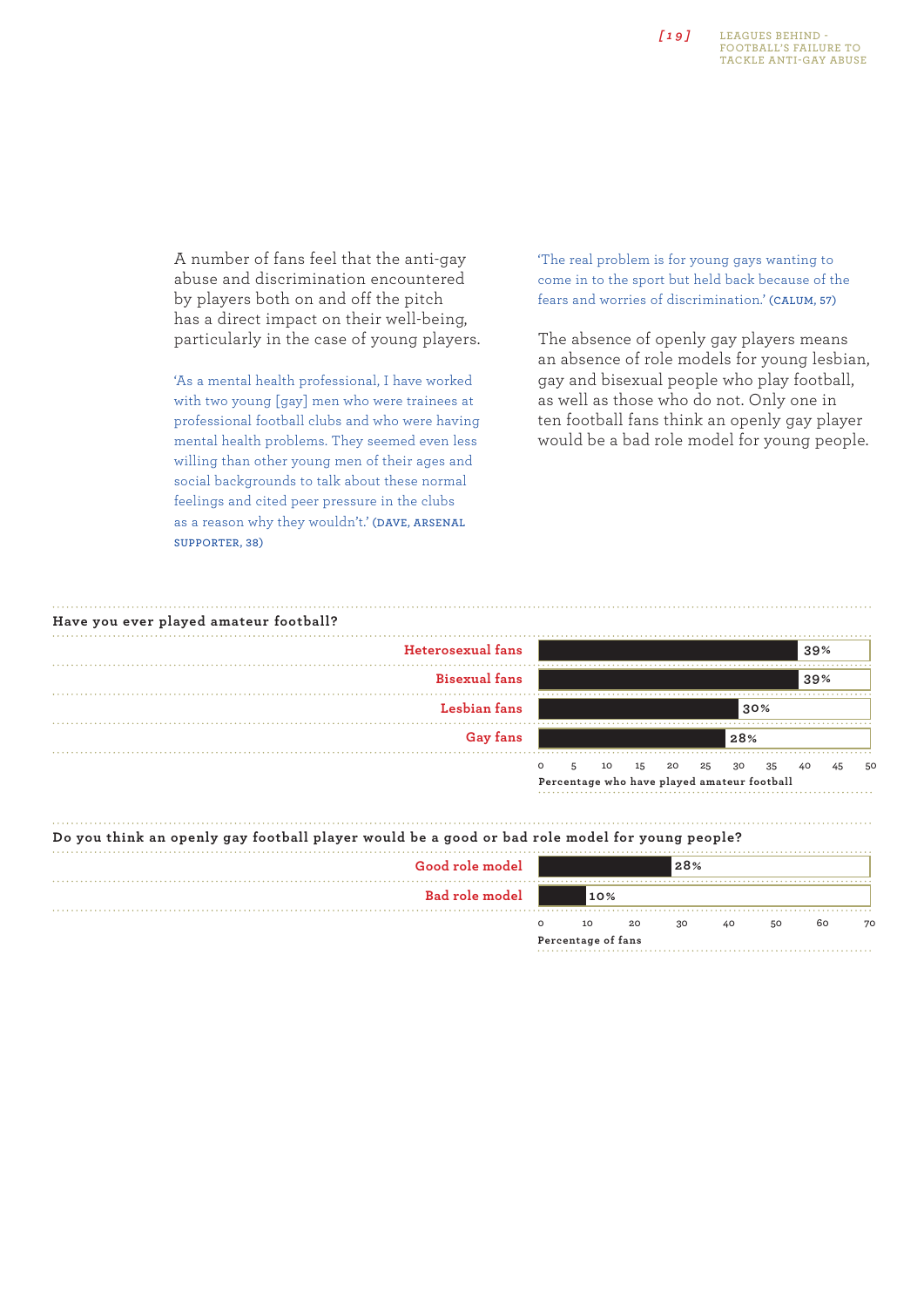**Leagues Behind - Football's failure to tackle anti-gay abuse**

### *[ 2 0 ]* 'Where do you go if you want a loaf of bread?' – 'A baker's.' 'Where do you go if you want a leg of LAMB?' - 'A BUTCHER'S.' 'SO WHY DO YOU KEEP G TO THAT BLOODY POOFS' CLUB?' CONVERS between Justin Fashanu and Brian Clough, his manager at Nottingham Forest

Two thirds of fans would feel comfortable if there was a gay player on their team. Only one per cent of fans would change teams if a player came out on their team.

However, only two in five fans think a player in the Premier League or Championship is likely to come out in the next five years and just under two in five think a player in League One or Two is likely to come out. Just over a quarter (28%) of fans think it is unlikely or highly unlikely that a professional player will come out in the next five years. In many workplaces such shocking results would suggest significant problems with their workplace culture and would indicate that unlawful discrimination may be taking place.

Many football fans believe that it is specifically the reaction of managers, clubs and team mates, and therefore the impact on a footballer's career, that continues to dissuade gay football players from coming out.

'No one will ever come out – I've a mate in League 1 and he won't come out. He's worried about his transfer fee.' **(M, semi-professional player)**

'There are undoubtedly many gay professional players, but at present, it would be career suicide to come out.' **(Will, Scottish supporter, 52)**

'They will not come out because they don't want to piss off the manager, they want the fans to like them and they want to make it to the first team. They would need to feel very secure.' **(J, semiprofessional player)**

'You know, people who are top sportsmen and sportswomen, they won't come out because they'll lose sponsorships deals.' **(Catherine, amateur player)**

'No out player would survive in the game and virtually all the managers would not have a gay player in their teams ... Any gay player would be off on free loan as fast as they could get him off the ground without incurring an appearance before an Employment Tribunal.' **(Luke, Manchester United supporter, 61)**

| How likely do you think it is that a professional football player will come out in the next five years? |                                                  |          |
|---------------------------------------------------------------------------------------------------------|--------------------------------------------------|----------|
|                                                                                                         | LIKELY OR VERY LIKELY                            | 42%      |
| In the Premier League or Championship                                                                   | UNLIKELY OR VERY UNLIKELY<br>30%                 |          |
|                                                                                                         | LIKELY OR VERY LIKELY                            | 38%      |
| In Leagues One or Two                                                                                   | UNLIKELY OR VERY UNLIKELY<br>31%                 |          |
|                                                                                                         | 20<br>30<br>$\Omega$<br>10<br>Percentage of fans | 40<br>5C |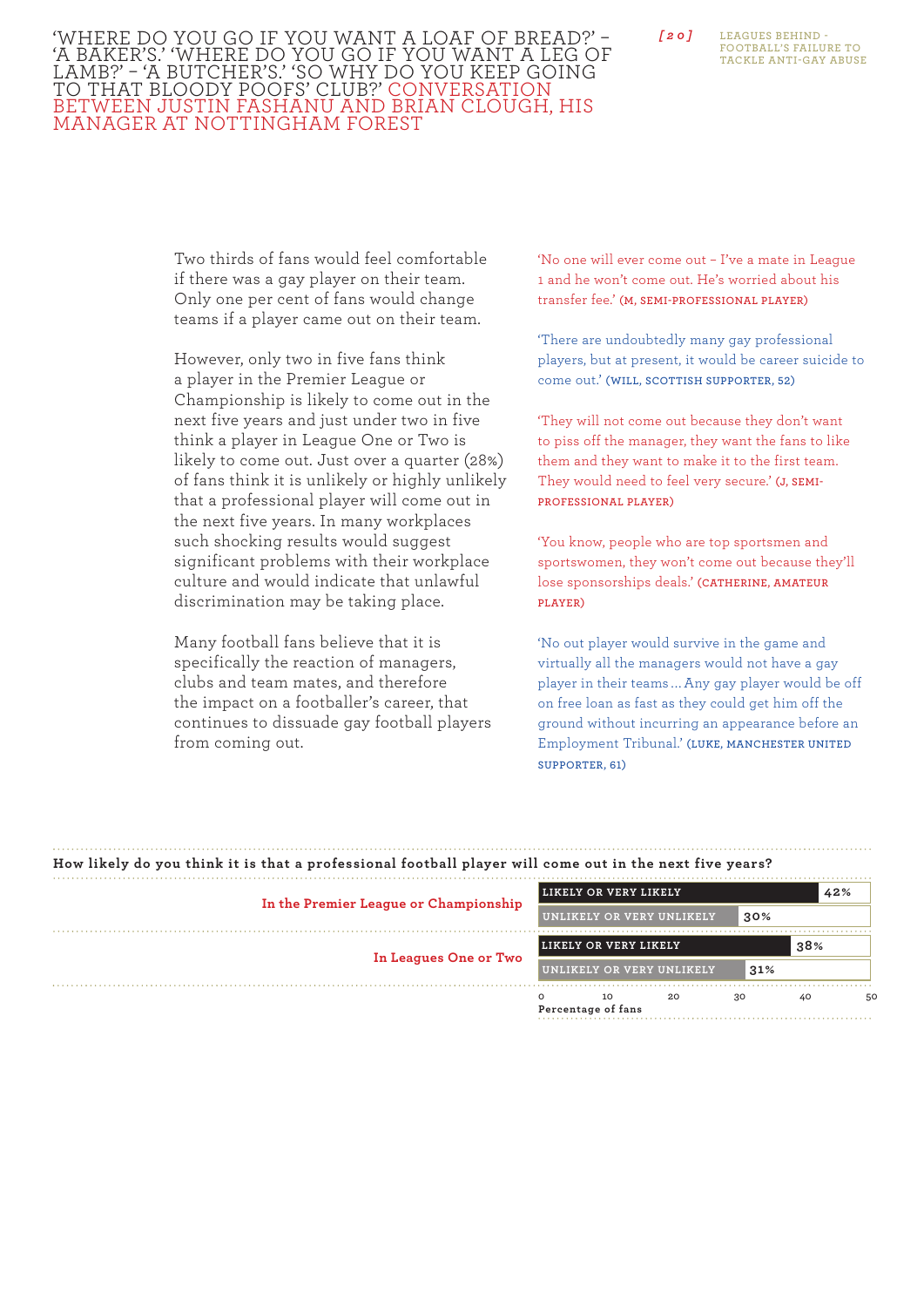WHAT CAN BE DONE? Many fans and individuals working within the football industry feel that in challenging anti-gay abuse there are many lessons to be learnt from the game's success in tackling racism. A third of football fans say the high profile campaigns against racism successfully led to a reduction of racism in football. WHAT CAN BE DONE? Maindividuals working within

*[ 2 1 ]*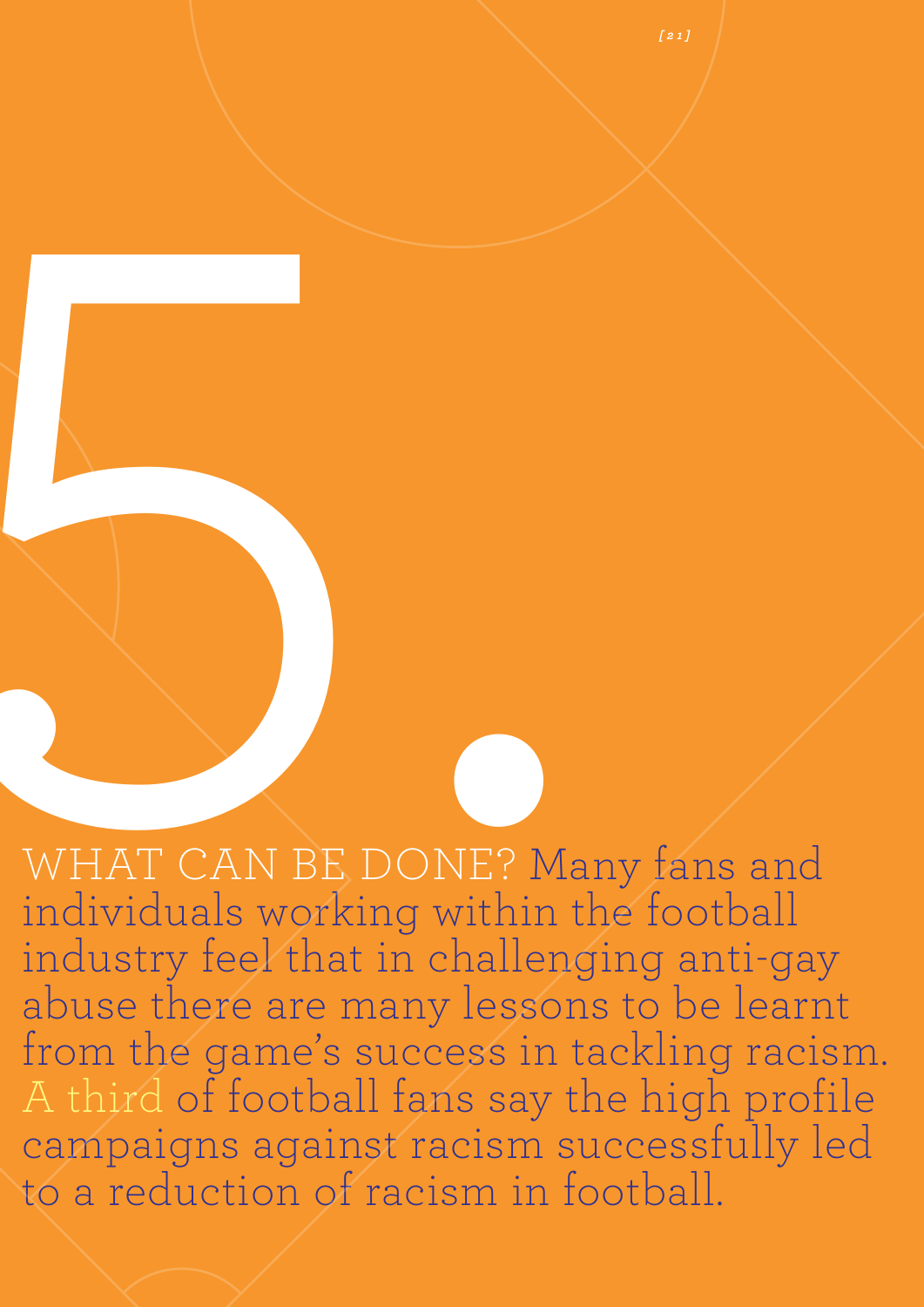## *[ 2 2 ]*

Many fans believe that the visibility of black and Asian fans and players has made football less racist over the last 20 years. Two in five think the presence of black and Asian players, and one in four think the presence of black and Asian fans has contributed to football becoming less racist over the last 20 years.

'I think it was only that you had the large number [of black players and fans] in the 1970s that you had this huge visible presence in the pit that people couldn't really ignore. And because of that I think you got organisations like the Professional Footballers' Association who realised that members were getting a lot of abuse and they couldn't stand by any more ...' (B, FOOTBALL INDUSTRY EXECUTIVE)

'The continued anti-racist campaigns have largely worked in that even if they have not always changed opinions, they have at least changed behaviour. There has not to my knowledge been any antihomophobia equivalent.' **(Ray, Middlesbrough supporter, 25)**

Only one in ten football fans feel that it's unnecessary to tackle homophobic abuse and only one in fourteen believe there is no way to tackle homophobia.

Over a third of fans support the idea of a high-profile campaign to tackle anti-gay abuse, similar to anti-racist campaigns. However, both fans and football professionals agree that such a campaign would only be successful with widespread and visible support within football.

'[We need] heterosexual footballers participating in a campaign to encourage gay footballers. This would show they accept and support gay players. Clubs showing publicly how they support and encourage gay footballers. Positive images of all footballers irrespective of anything, supporting each other and enjoying playing together without prejudice.' **(Avril, Exeter City supporter, 52)**

'What you need is a group of high profile players to be part of some kind of educational campaign. If you just get gay players coming out and saying "don't do that", then people will say obviously they're going to say that because they're gay.' **(B, football industry executive)**

| Why do you think football is less racist than 20 years ago? |
|-------------------------------------------------------------|
| Society has become more tolerant                            |
| More black and Asian players                                |
| Clubs challenging racist abuse                              |
| More players and managers from other countries in football  |
| Successful anti-racism campaigns                            |
| The FA and its partners challenging racist abuse            |
| Police challenging racist abuse                             |
| More black and Asian fans at matches                        |
| People being prosecuted for racist abuse                    |
| Fans challenging racist abuse                               |
|                                                             |

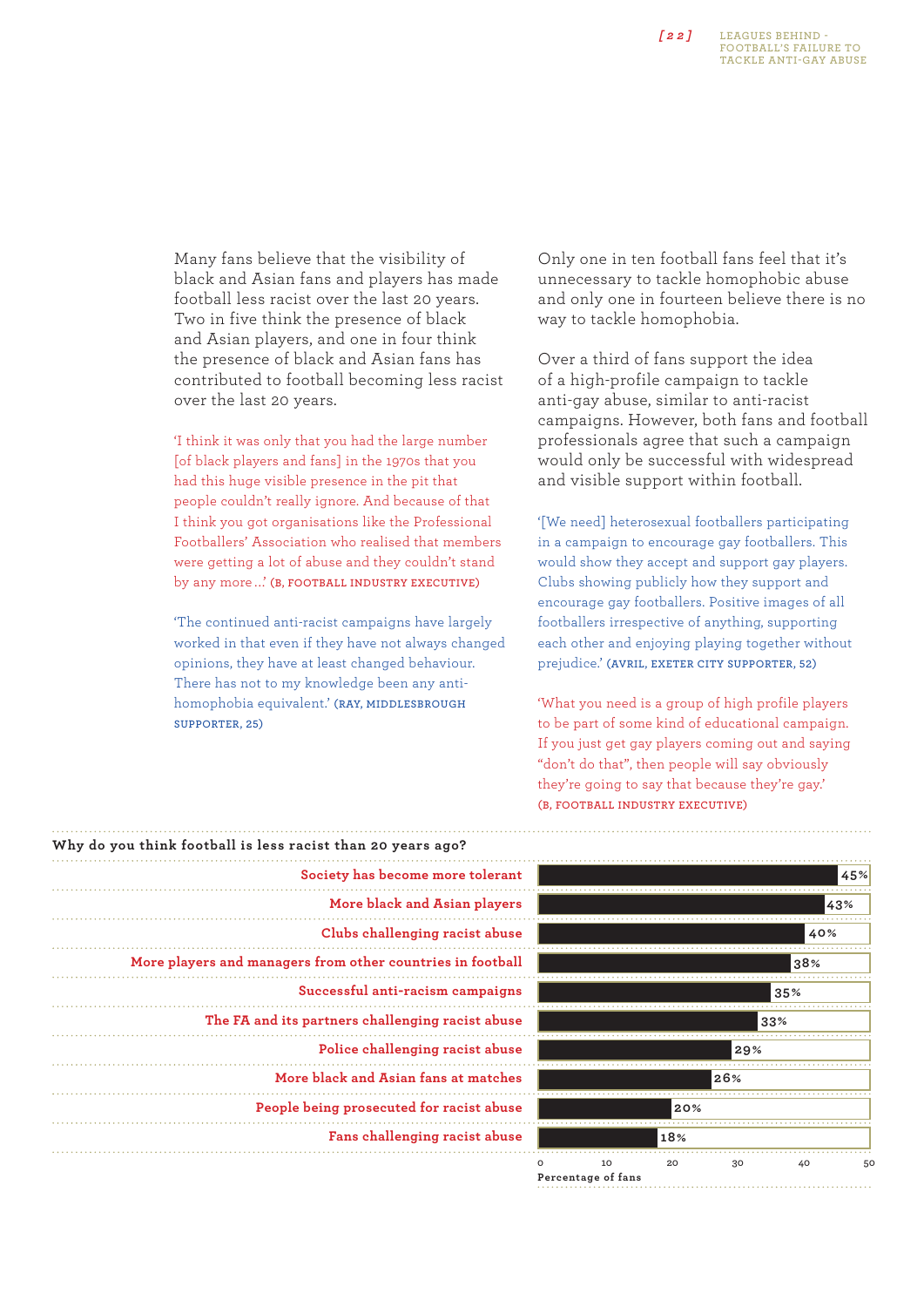## *[ 2 3 ]* 'If I found out that one of my players was gay I would throw him off the team.' Luiz Felipe Scolari, 2002

**Leagues Behind - Football's failure to tackle anti-gay abuse**

'It would be difficult for current players [who are gay] to front up a campaign because they would have a lot to lose – standing, money, transfers – so I don't think this will happen and I don't blame them if they decided to keep their heads low.' **(Lee, amateur player)**

'Something that replicates the successful Kick it Out campaign would be a good start.' **(Ray, Middlesbrough supporter, 25)**

'If individuals don't want to come out, then high profile footballers should make it clear they have played alongside gay people and have no problem about it.' **(Richard, Liverpool supporter, 43)**

'Pity Alex Ferguson can't say, "this player is gay and it does not matter; he is a Man U player". It will take something like that to start a change of attitude.' **(Jackie, Sunderland supporter, 58)**

'That's great if you can get straight players doing it. It's great if you can get some gay players doing it but awesome if you can get somebody like Cristiano Ronaldo who the kids worship.' **(Bella, amateur player)**

'You could have gone to any player and said give us a quote on tackling racism and you got the quote. The fear now is if you go to a player and ask them to give you a quote on tackling homophobia, that they would be labelled gay.' **(R, football industry executive)**

However a number of fans felt that any campaign to eradicate anti-gay abuse and discrimination from football should not solely focus on the men's professional game.

'Homophobia is about lesbians as well as gay men. Different issues need different solutions but they shouldn't just think homophobia is all about Justin Fashanu and it is all about the men's game. It's not.' **(Trish, amateur player)**

| What should be done to tackle anti-gay abuse in football?     |
|---------------------------------------------------------------|
| Tougher sanctions against fans                                |
| Zero-tolerance to anti-gay abuse on the pitch                 |
| Tougher sanctions against players                             |
| Tougher sanctions against clubs for fans using anti-gay abuse |
| Stewards and police challenging all anti-gay abuse at matches |
| A high-profile anti-homophobia campaign                       |
| Encouraging gay players to come out                           |
| Encouraging gay fans to attend matches                        |
| I don't think it necessary to tackle anti-gay abuse           |
| There is no way to tackle anti-gay abuse                      |
|                                                               |

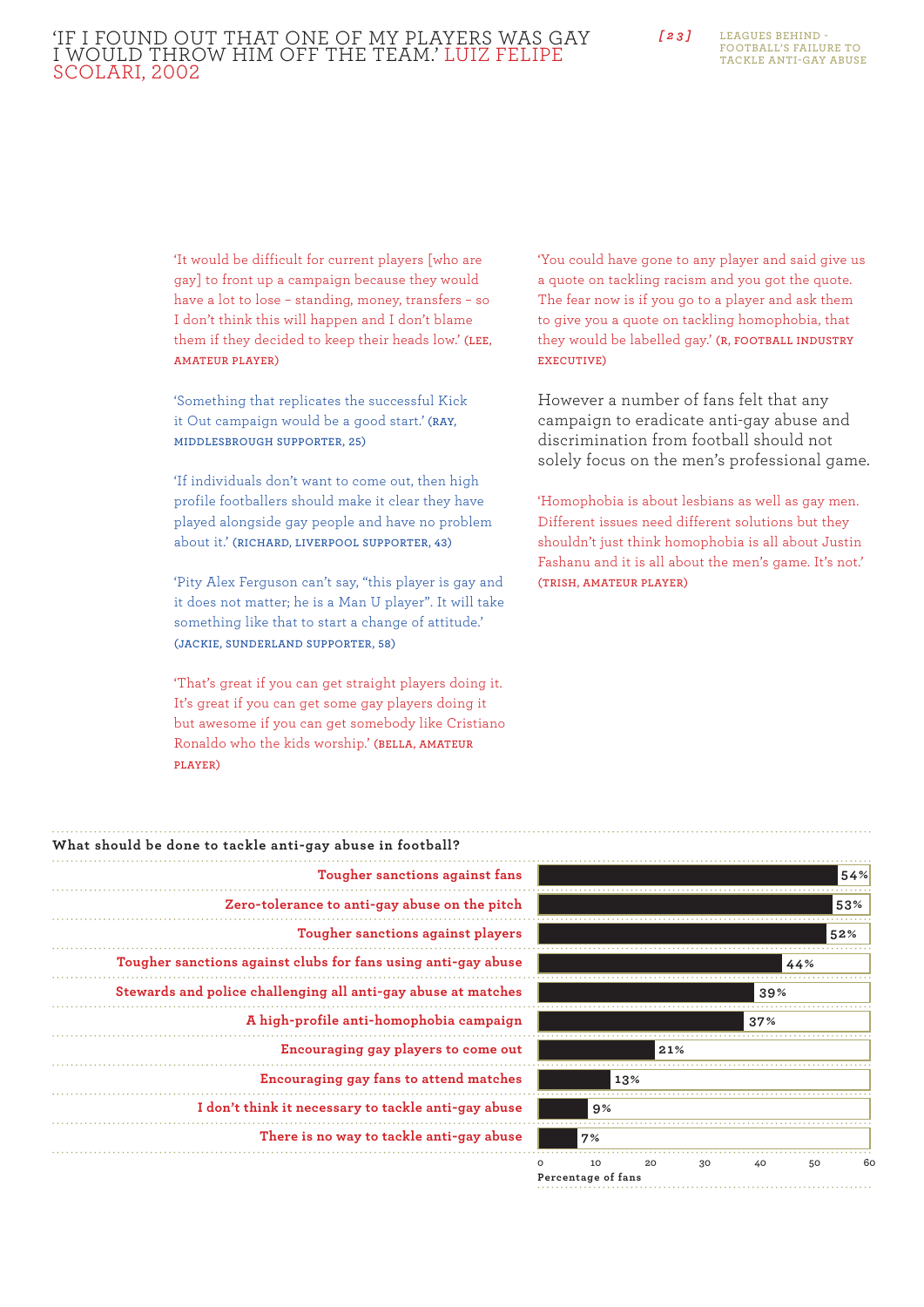### *[ 2 4 ]* 'Does your boyfriend know you're here? Gay in the village, the only gay in the village.' (Jess, Millwall supporter, 20)

**Leagues Behind - Football's failure to tackle anti-gay abuse**

Some fans believe that the existing rules of the ground and the game need to be enforced by the FA and football clubs. Overall a third of fans believe that tougher sanctions should be used against fans and players who use anti-gay abuse, and their clubs.

'There are sanctions there now, you know, and you might have to get the authorities and even the police and the stewards to take it seriously ... We all hope that education will solve the problem for us. But until we do, obviously we have to punish people. It's been proven now that you can pick out some and make an example of them ...' (P, FOOTBALL INDUSTRY **executive)**

'A lifetime ban for supporters who chant anti-gay and racist abuse.' **(Jim, Arsenal supporter, 42)**

'Abuse of any kind – racist or regarding a person's sexuality should not be tolerated. People who do this should be banned for life from their team's ground and away matches.' **(Hannah, Everton supporter, 58)**

'All forms of discrimination should be tackled head on. Individuals should be identified and prosecuted. Obviously, chanting is a difficult issue and part of the game but the worst/most offensive chants should be tackled by stopping the game.' **(Terry, Ipswich Town supporter, 50)**

'I think fans being abusive should be made to leave the match.' **(Craig, Wolverhampton Wanderers supporter, 43)**

'Fines of 2000 Euros against teams like Real Madrid make anti-discrimination laws a farce ... 2 million might help!' **(Fraser, Arsenal supporter, 53)**

A significant number of fans and individuals working within the football industry believe that fans themselves have a role and responsibility in challenging anti-gay abuse. Over two in five fans believe tougher sanctions should be used against clubs whose fans use anti-gay abuse.

'Normal football fans said, "We don't want to be listening to this [racist abuse], we're not going to be joining in. We're offended by this." At the moment you don't have that kind of huge number of fans that think the same way about what they shout about gay players and gay this and gay that. You obviously get individuals in a club that are offended by it, but not large numbers of people.' (B, FOOTBALL **industry executive)**

'If fans and players knew that their team would lose points or be disqualified from the competition racist and anti-gay abuse would stop immediately.' **(Rhys, Liverpool supporter, 58)**

'What happened with racism was the fans themselves said it was not acceptable ... So you have to address it through the fans. You have to get them, the people themselves to start saying [antigay abuse] is not acceptable.' **(R, football industry executive)**

Fans and individuals working within the football industry are clear that the efforts to eradicate anti-gay abuse and discrimination in football have to go beyond the football pitches and terraces and engage the wider community. A number of fans believe football clubs, the FA and their partners should work with the education system and young people to challenge anti-gay attitudes.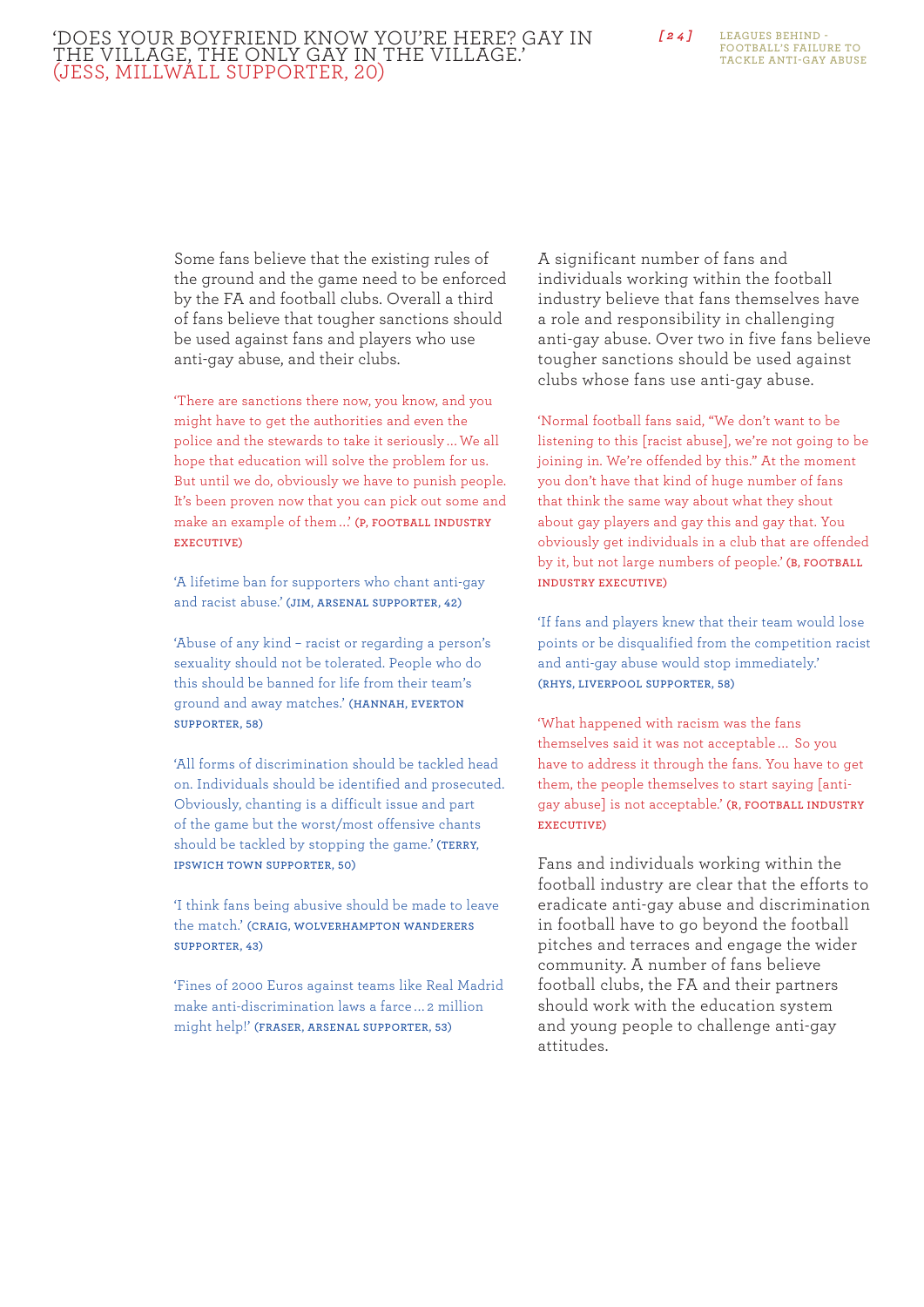## *[ 2 5 ]*

**Leagues Behind - Football's failure to tackle anti-gay abuse**

'Personally, I think that it all comes down to education and how the younger generation reacts to these things ... Unfortunately, those youngsters who are "open-minded" scarcely seem to attend matches as they perceive the atmosphere there to be one of discrimination rather than a coming together.' **(Keith, Liverpool supporter, 42)**

'Education a big one – I have seen football as something that will draw people in and start to tackle whatever the issues are, whether it's a play about racism, whether it's children coming into the football club.' **(C, football industry executive)**

'Get the fans organisations involved. Tie in with challenging anti-gay abuse in wider society and with young men at secondary schools and colleges in particular. The possibility for gay footballers to get confidential support and confidential input into these initiatives.' **(Dave, Arsenal Supporter, 38)**

'This is a serious issue but is not unique to football – its important to take the same measures in schools as at the ground, but it would be nice for our national sport to set a leading example.' **(Nick, Blackpool supporter, 30)**

'I see this going on in schools and I am watching it at grassroots level where the homophobia is still so intense. We have only just had Section 28 repealed and so most teachers won't touch it with a barge pole. They don't deal with homophobic language.' **(Daisy, amateur player)**

Fans and professionals in football also believe that increasing the visibility of gay players would help challenge antigay abuse and discrimination and provide positive role-models to young people, much as it did in the campaign to tackle racism. One in five fans believe gay players should be encouraged to come out to help tackle anti-gay abuse in football.

'This is a relatively new issue for football compared to racism. There were so many black players coming through the system and excelling that something had to be done. All the governing bodies came together to address this problem supported by Kick It Out.' **(T, football industry executive)**

'Persuading gay players to come out is the best way - if you could co-ordinate a few high profile gay players to come out and at the same time run an anti-homophobia campaign like the recent "Some people are gay. Get over it!" campaign. That would raise the issue and hopefully make gay players realise that they have support from the majority of fans and also weed out anti-gay abuse in the same way as anti-racist abuse.' **(Polly, Hull City supporter, 33)**

'If they COULD be open about their sexuality, then it would present a modern and honest face for up and coming youth.' **(Gareth, 52)**

'If a footballer felt able to come out it would help young people to come to terms with their sexuality.' **(Brian, Cardiff City supporter, 68)**

'I believe there to be several gay premiership footballers who are not open about their sexuality because of fears of abuse. They would make excellent role models for a diverse society in the 21st century and should be encouraged.' **(Angela, Manchester United supporter, 44)**

'Someone would not shout racist abuse because their own team has black players and there are black fans in the crowd. Whereas there are no 'out' footballers, so it is seen as a victimless crime.' **(Tom, Tottenham Hotspur supporter, 27)**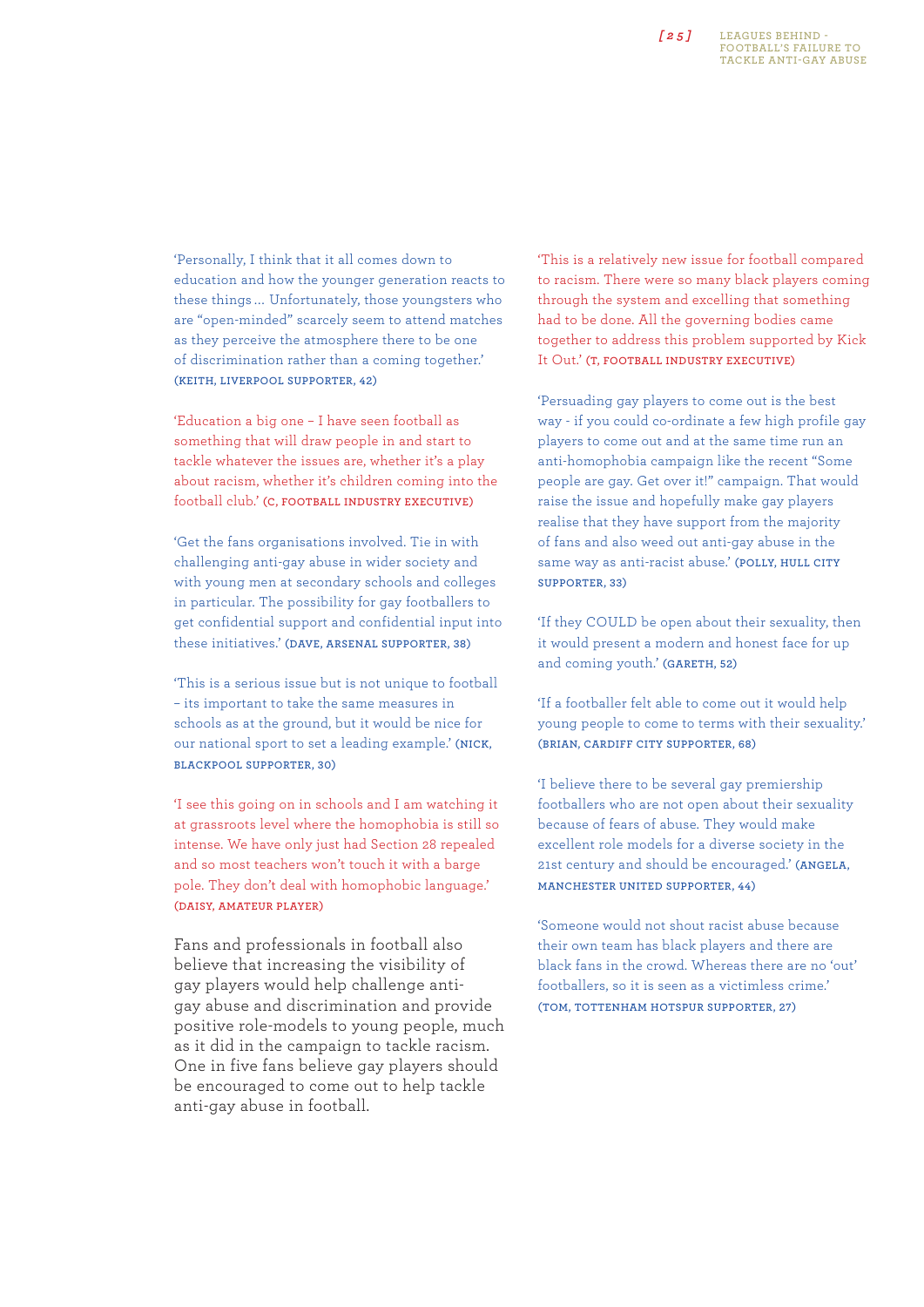#### **Leagues Behind - Football's failure to tackle anti-gay abuse** *[ 2 6 ]*

However, some fans and football professionals recognise that currently many gay football players would feel unsafe coming out. Fans believe that antigay abuse and discrimination must be challenged and support mechanisms must be put in place before gay players should be expected to come out.

'The FA's efforts should be focused on providing support for gay players if they choose to come out and educating players and coaching staff around them.' **(Rory, Scottish supporter, 39)**

'I wouldn't go as far as saying we should encourage or put pressure on players to come out. That is entirely for them. However we should make it known that they would receive 110 per cent support – and that by coming out they would be helping the sport immensely.' **(Gavin, Scottish supporter, 34)**

'I would encourage management to make their clubs a safe place for those who do want to come out. I think "zero tolerance" has to operate behind the scenes within the club as well as being directed to abuse on the pitch.' **(Anne, West Ham United supporter, 55)**

'I think there's still an awful lot to do before anyone's going to come out at the top end of the game, an awful lot.' **(R, football industry executive)**

Showcasing lesbian, gay and bisexual people who play football is seen by a number of fans and amateur players as a way of challenging stereotypes about gay people who play football.

'I've got to say as a gay man I think it is great to be involved in this game. It provides a different perspective of gay men of people involved in strong, physical and competitive activity. Different from the usual perspective and I think this is important. Teams have been impressed I think by our quality and this means you get treated at the same level. Once they know you can play football it is generally fine.' **(Paul, amateur player)**

Fans also recognise that the media plays a vital role in perpetuating anti-gay abuse and discrimination in football and therefore also in challenging anti- gay abuse.

'I think the media play a huge part in this. If they back gay footballers rather than slating them then it would be more comfortable to come out.' **(Fiona, Newcastle United supporter, 30)**

'Being homophobic is still acceptable in the media. Ron Atkinson made a racist comment and was rightly pilloried by the press. Scolari was quoted as saying that if he found out one of his players was gay he would get rid of them from his squad because he did not like gays, yet he is still widely respected.' **(Kate, Stoke City supporter, 31)**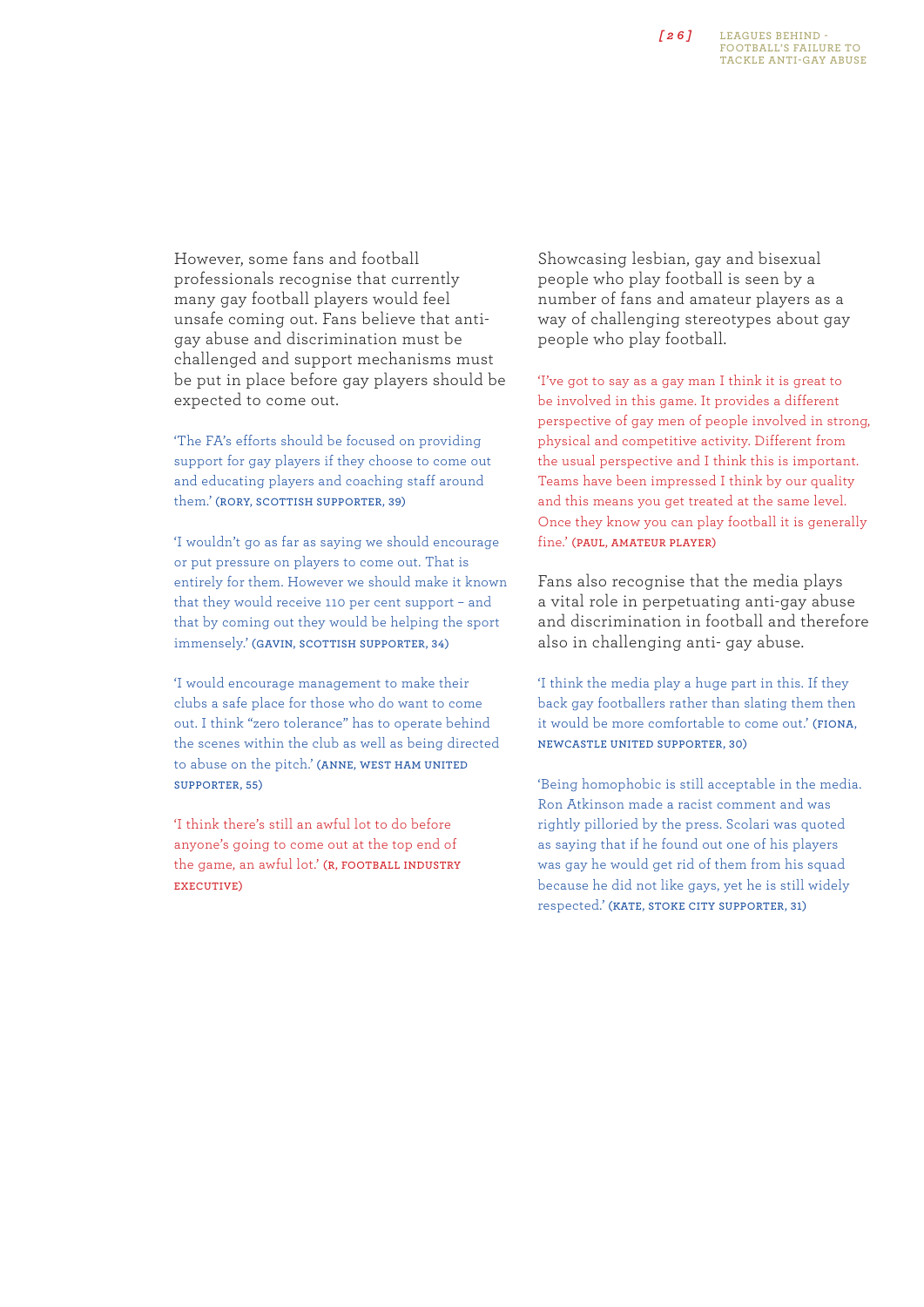

*[ 2 7 ]*

## Recommendations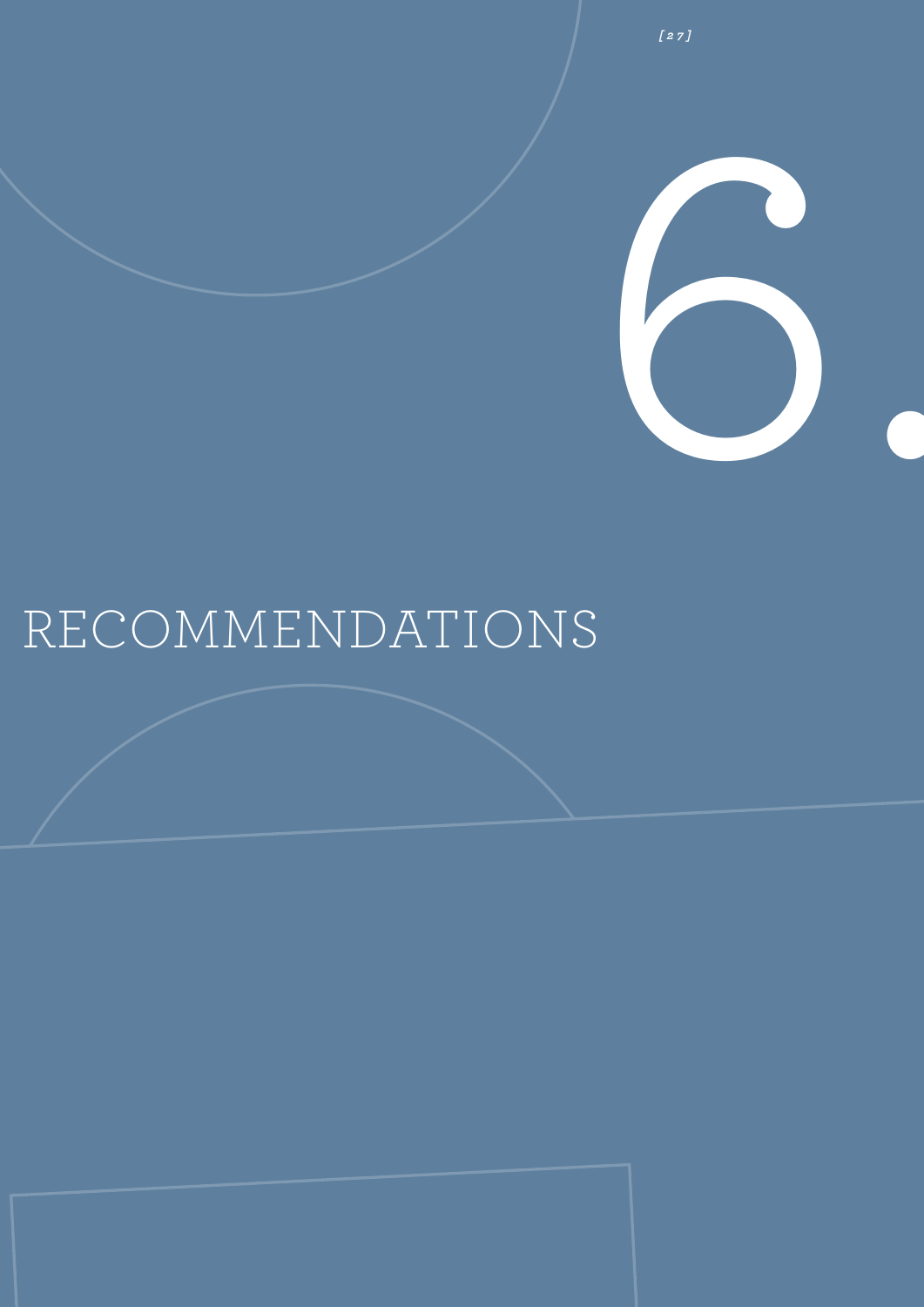## *[ 2 8 ]*

#### **Leagues Behind - Football's failure to tackle anti-gay abuse**

## **1. Demonstrate leadership in tackling anti-gay abuse in FOOTBALL**

Half of football fans think the FA and its partners need to do more to tackle anti-gay abuse and discrimination in football. Fans are clear that anti-gay abuse and discrimination remains a significant problem in football because it has not been given the same high-profile attention as other forms of discrimination.

• The leadership of all football organisations needs to visibly demonstrate a commitment to tackling anti-gay abuse in football

• Kick It Out's new role in challenging all forms of discrimination needs to be promoted throughout football and to all fans

**Kick It Out needs to** be properly resourced to challenge anti-gay abuse alongside its existing and new areas of work

• A high-profile, easyaccess reporting mechanism needs to be promoted for fans and players to report incidents of anti-gay abuse

## **2. Develop a tougher sanction regime for fans and clubs**

Nine in ten fans are aware that anti-gay abuse is against the rules of the ground and yet seven in ten have heard anti-gay language or chants on the terraces in the last five years. In almost all cases this goes unchallenged. Some fans believe strengthening the sanction regime is vital to tackling anti-gay abuse in football.

• The sanctions used against fans who perpetrate anti-gay abuse and violence at football matches need to be broadened and made consistent with those used against fans perpetrating racist abuse

<sup>l</sup> Football clubs should make a commitment to tackling anti-gay abuse under the threat of points being docked if they fail to do so

• The FA should annually collate and publish statistics on the extent of anti-gay abuse at different tonme

• The FA and Premier League annual fan survey should ask fans about their experiences of anti-gay abuse

### **3.Educate fans**

Whilst the vast majority of fans have heard antigay abuse and chants at football matches, many do not identify this as antigay. For any campaign to be successful fans need to be educated as to what constitutes unacceptable behaviour.

• The rules of the ground and rules of the game need to be clearly explained to all fans and players

• All campaigning work to tackle anti-gay abuse needs to make clear in plain English what constitutes 'homophobia'

• Football clubs, the FA and their partners should educate fans and players about the impact that anti-gay abuse and discrimination have on those who experience it

• All campaigning work should acknowledge that anti-gay abuse can affect all fans and players regardless of their sexual orientation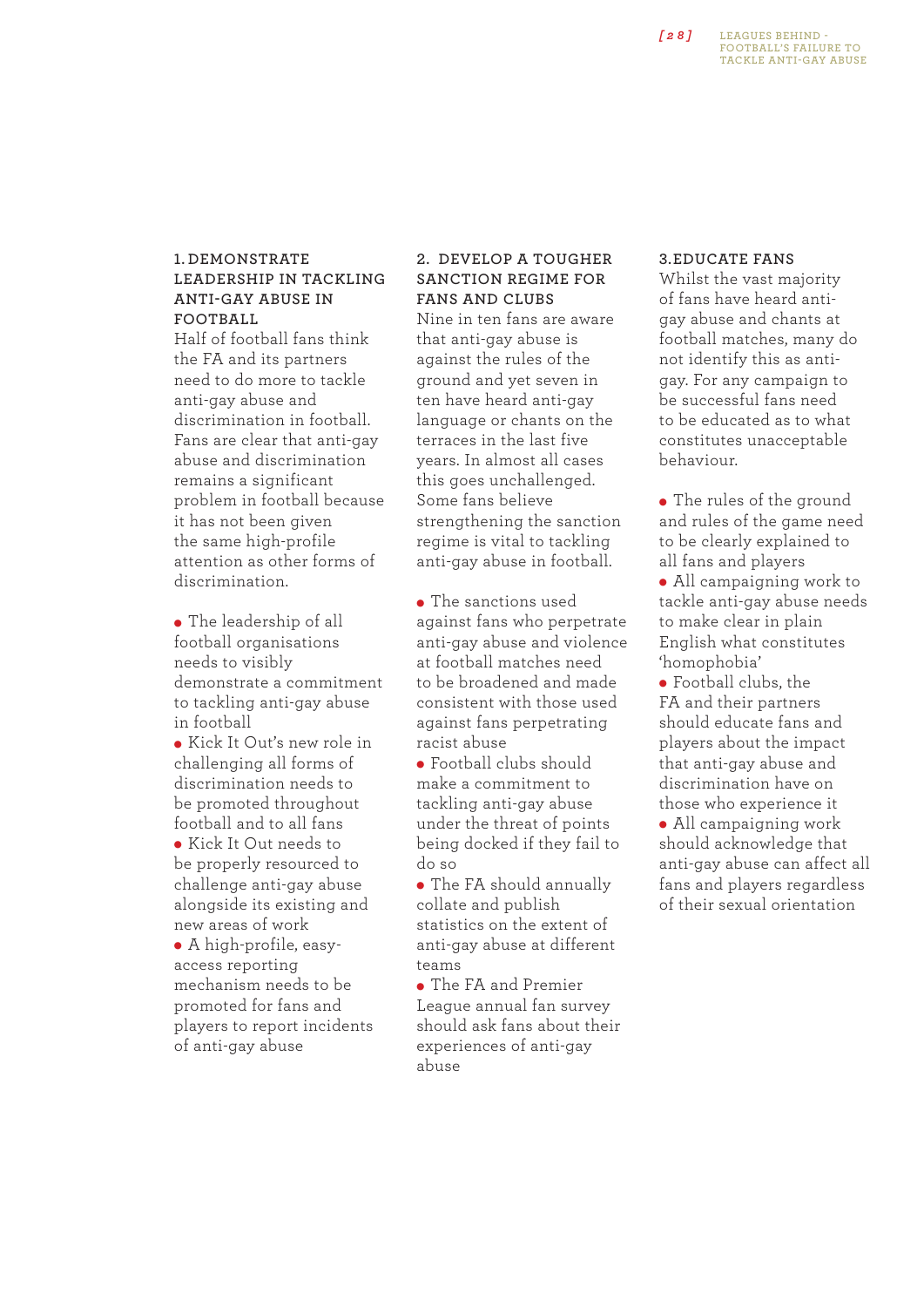## **4. Train officials and stewards to identify and challenge anti-gay abuse and discrimination on the pitch and the terraces**

One in ten fans who've heard anti-gay abuse say it was targeted at individual fans. Fans are clear that despite anti-gay abuse being against the rules of the ground and the rules of the game, it often goes unchallenged by officials.

**Stewards need to be** trained to identify and challenge anti-gay abuse and be given regular retraining

• Stewards should demonstrate a commitment to tackling anti-gay abuse on application and throughout their stewardship. Stewards who fail to challenge anti-gay abuse whilst in post should be removed from post • Referees and assistant referees need to be trained to identify anti-gay abuse and be given regular retraining

• Referees and assistant referees need to demonstrate a commitment to tackling anti-gay abuse. Referees who fail to challenge anti-gay abuse in the same way as racist abuse should be dismissed

## **5. Challenge antigay abuse and discrimination outside the ground**

A number of fans believe that unless anti-gay abuse and discrimination is challenged outside the football ground, efforts to tackle it on the terraces and on the pitch will be undermined.

<sup>l</sup> Football clubs should ensure that all their community work is inclusive and that they undertake specific initiatives to engage with their local lesbian, gay and bisexual communities

• Football clubs, the FA and their partners should engage in work with schools and young people to challenge anti-gay abuse and discrimination

• Football clubs should work with local lesbian, gay and bisexual youth groups to encourage talented young gay people to participate in football

## **6. Develop and promote support services for gay players**

One in five fans believe that a lack of support from football organisations deters gay players from coming out. Fans believe that gay players should be offered a comprehensive range of support in anticipation of them coming out or being outed.

• The Professional Footballers Association, the FA and football clubs should visibly declare their determination to prevent discrimination against all football players

• The PFA need to develop a comprehensive support mechanism for gay players to help them to come out if they want and to challenge any subsequent abuse or discrimination

• The FA should hold a conference for agents to advise them of their duty of care to football players and to advise them of how to support gay players

• The FA, LMA and Kick It Out should hold a conference for football managers and boards to advise them of their legal responsibilities towards their gay employees and how to support gay players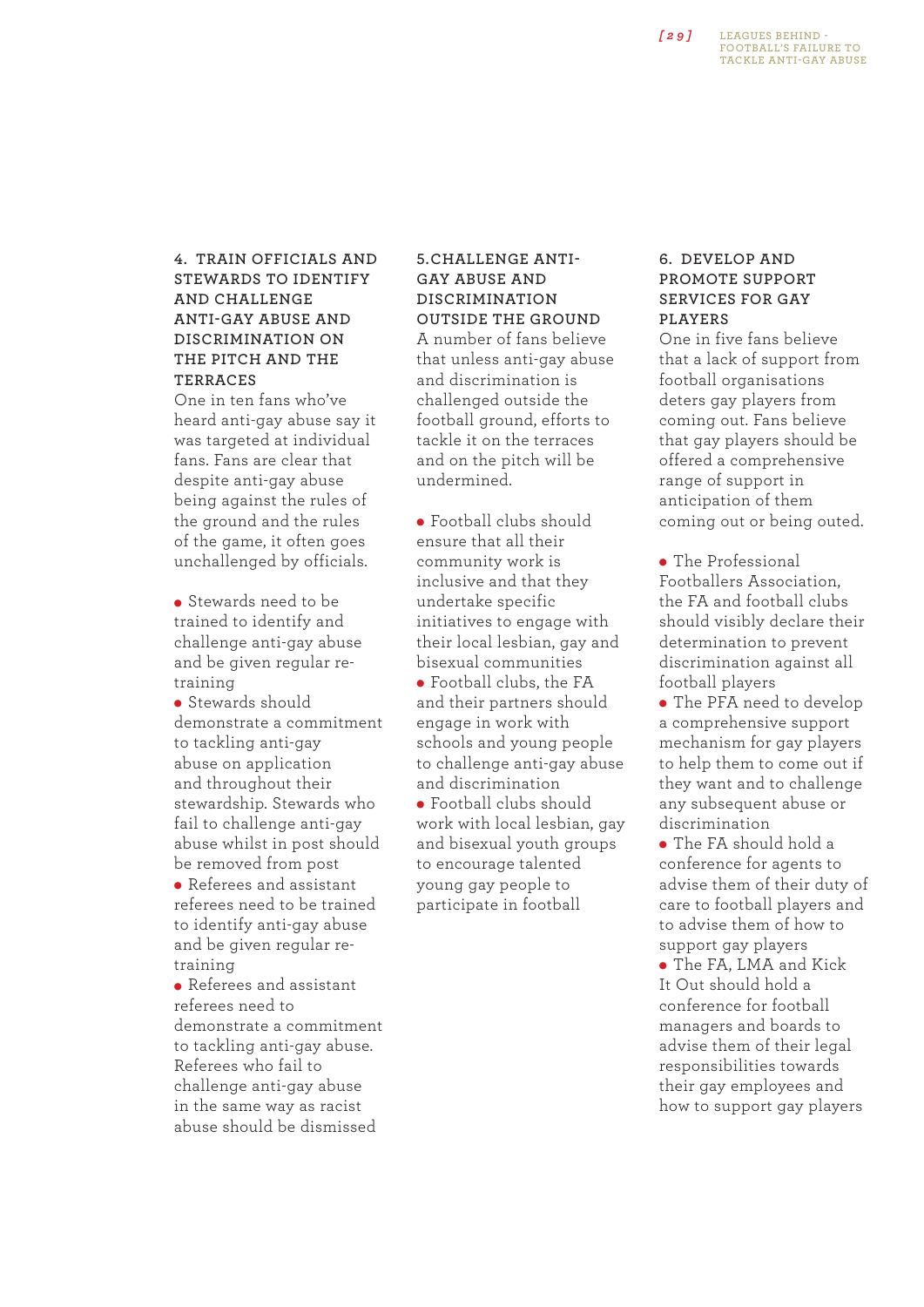## **7. Challenge antigay abuse in amateur football**

One in five heterosexual amateur players and two in five lesbian, gay or bisexual amateur players have heard anti-gay abuse whilst playing amateur football. Many amateur players believe that tackling anti-gay abuse in amateur football should be as important as in professional football.

**•** Establish and promote clear reporting avenues for amateur players who experience discrimination

• Encourage the inclusion of gay teams in existing leagues to challenge stereotypes

• Provide resources and support to gay teams to improve access of lesbian and gay people to amateur football

**•** Promote the benefits of participation in amateur football to lesbian, gay and bisexual people

## **8. Challenge stereotypes in women's and girl's FOOTBALL**

Amateur players and fans felt that women's football, both professional and amateur, has particular issues that need to be addressed. Many amateur players feel that football should do more to tackle sexism in women's football as well as anti-gay abuse.

• The FA, football clubs and their partners should use women's football to challenge stereotypes of women in football

**•** Professional women's football teams must cultivate an atmosphere where lesbian and bisexual women can be publicly open about their sexual orientation

## **9. Work with the media to improve coverage of anti-gay abuse and discrimination**

A third of fans think negative coverage in the media dissuades gay professional football players from coming out. Some fans feel that the media, particularly the sports media, has a responsibility for highlighting the issues of anti-gay abuse and discrimination in football.

**•** Football organisations should actively and visibly challenge any anti-gay coverage in the media

**•** Sports broadcasters and media should endorse and participate in campaigning work to tackle anti-gay abuse

• Sports broadcasters and media should improve coverage of incidents of anti-gay abuse and hold campaigning events to tackle them

• The PFA should work with media organisations, agents and players to challenge negative speculation and coverage of players' sexualities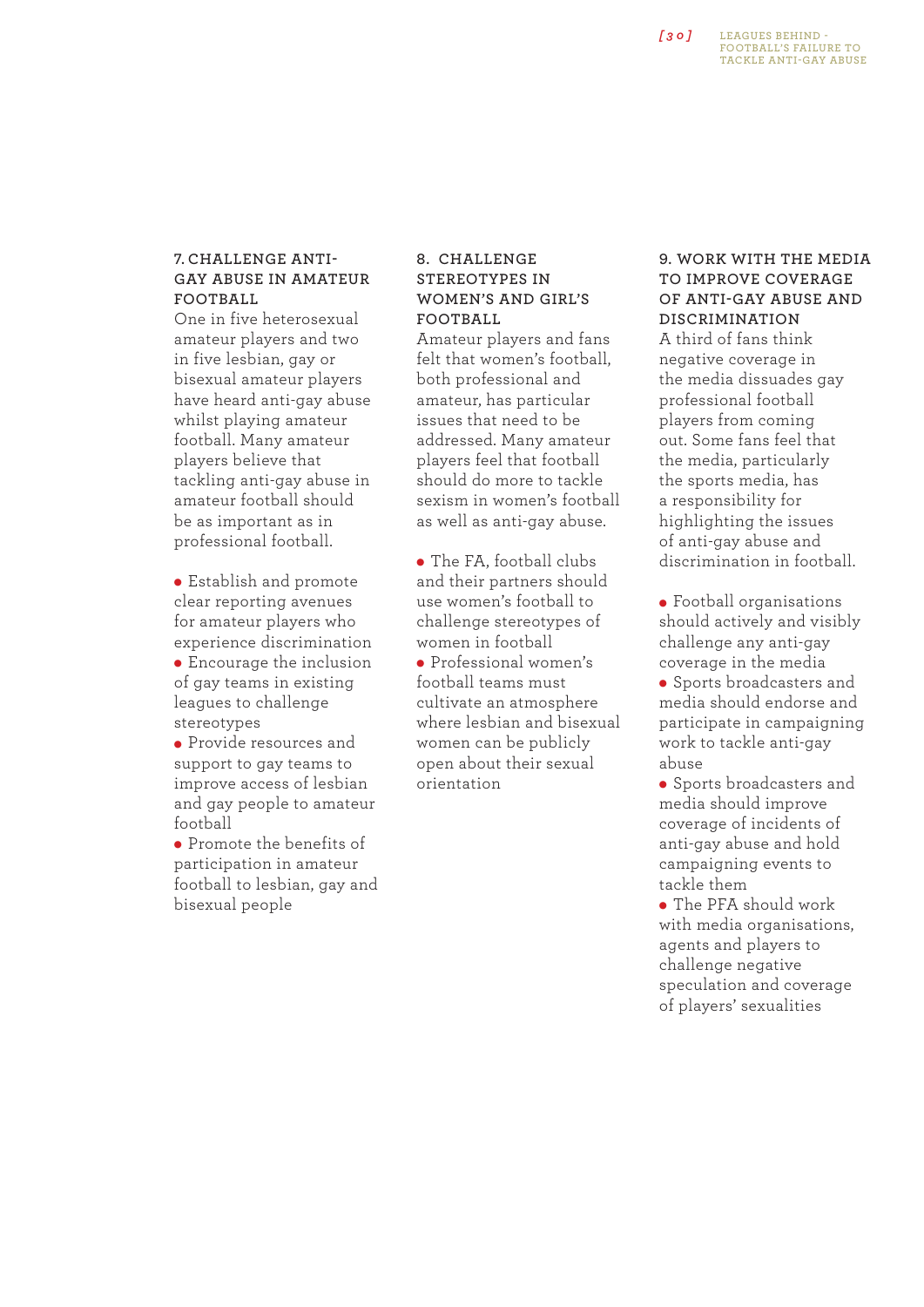**Leagues B e hind - Football ' s failu r e to tackle anti -gay abuse**

#### 10. BE A GAY-FRIENDL **f emp l oye r**

Overall a third of fans believe gay professional players are unable to come out because clubs, managers or teammates would discriminate against them or subject them to anti-gay abuse. Fans are clear that football clubs and football organisations should be better employers for all of their gay employees.

• The FA and its partners should lead by example and demonstrate their commitment to equality for their own lesbian, gay and bisexual employees <sup>l</sup> Football clubs should replicate good practice, as employers, of equality for lesbian, gay and bisexual people by joining an employers good practice programme such as Stonewall's Diversity Champions programme • The FA and the PFA should advise all football clubs of their legal responsibilities not to discriminate against lesbian, gay and bisexual employees and their duty to prevent bullying and harassment in their workplaces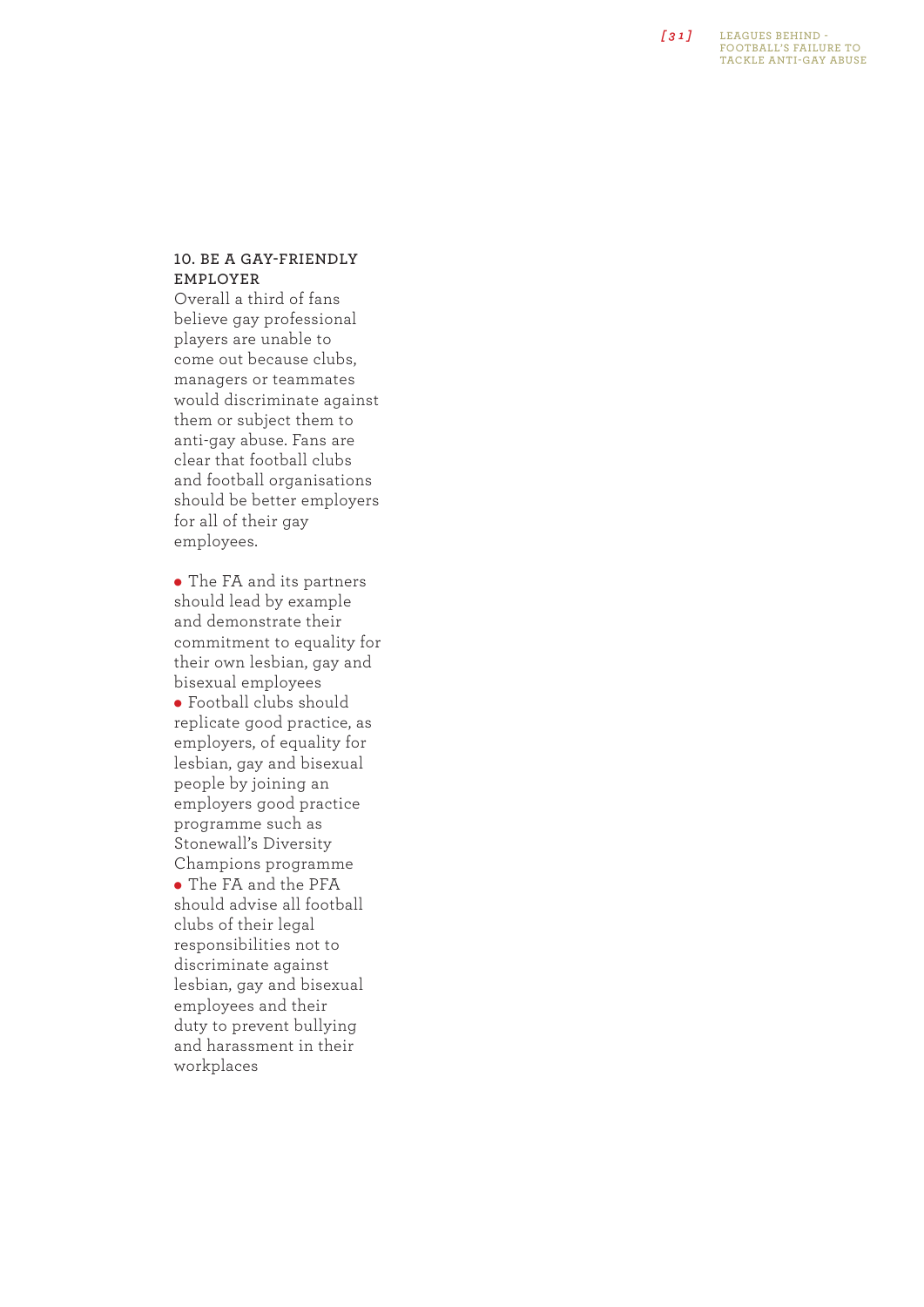## METHODOLOGY

Stonewall's research included a survey of football fans conducted by YouGov, focus groups with gay and lesbian amateur players and interviews with football industry executives.

## **Fan survey**

YouGov surveyed a sample of 2,005 football fans across Great Britain between 26 and 28 January 2009. The sample comprised 1,502 heterosexual and 503 lesbian, gay and bisexual participants. Headline data has been weighted by sexual orientation to ensure that LGB respondents are not over-represented in the overall figures. The survey was conducted using an online interview administered to members of the YouGov plc GB panel of 250,000 individuals who indicated they were football fans. The resulting data was analysed and presented by

Stonewall. Some figures are presented in summary form rather than percentages and some figures have been rounded to the nearest fraction. Full statistics for references in the report are available on request.

## **Focus groups**

Stonewall commissioned the Institute of Community Cohesion (iCoCo) to conduct focus groups with lesbian, gay and bisexual amateur football players. These focus groups were conducted in February and March 2009. Quotes from these focus groups have been anonymised.

## **Interviews**

Stonewall commissioned the Institute of Community Cohesion (iCoCo) to conduct interviews with a

wide range of stakeholders within the football industry. Between February and April 2009 iCoCo conducted nine interviews with football industry executives. Quotes from these interviews have been anonymised.

## **Scotland and Wales**

Football fans living in Scotland and Wales participated in the survey of football fans by YouGov. Headline statistics included in the report therefore refer to all participants, including those living in Scotland and Wales. All focus groups with amateur football players and interviews with football industry executives were conducted in England. The recommendations for this report are intended for English football, and where applicable Welsh teams participating in English leagues.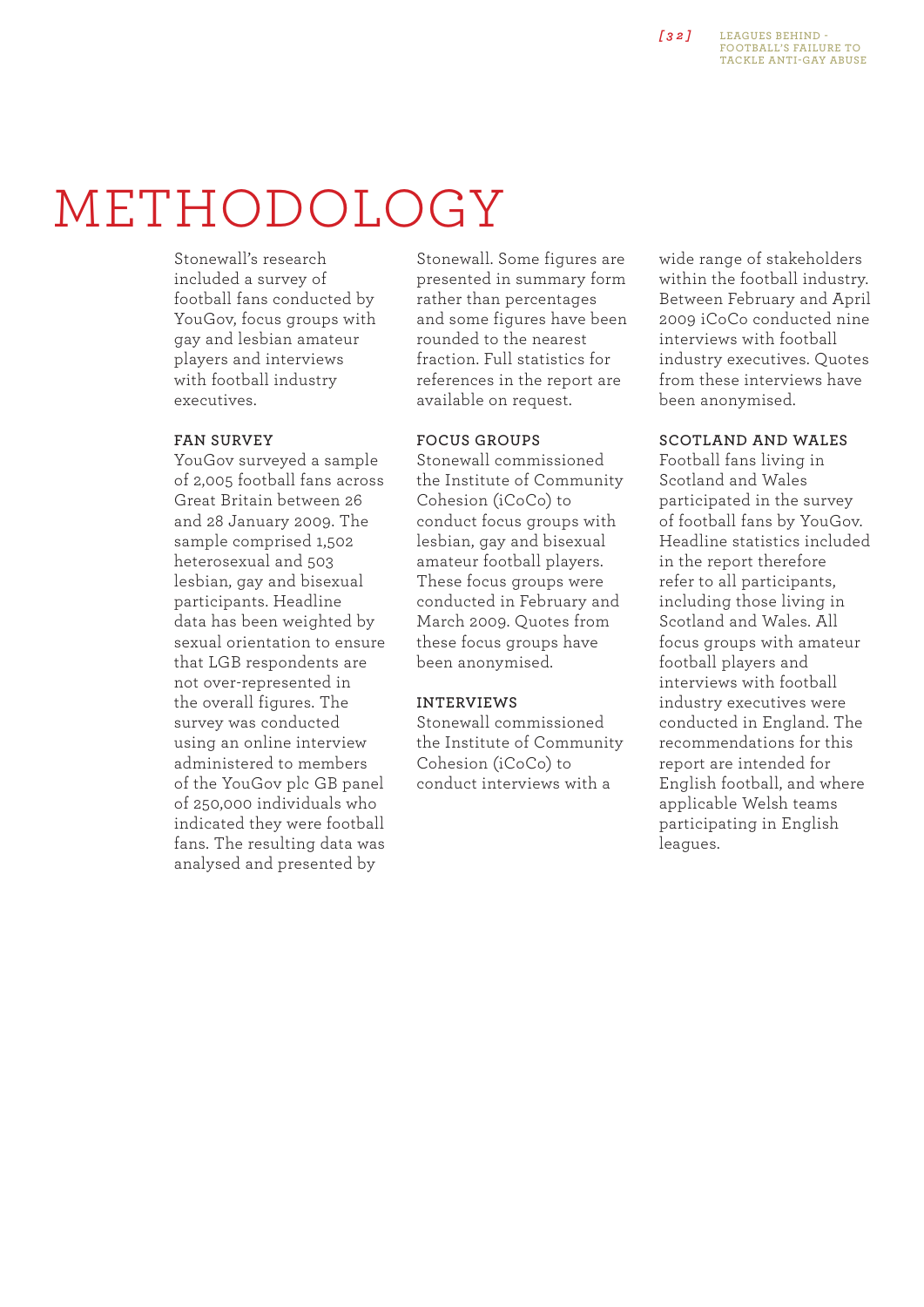## Report written by Sam Dick

WITH THANKS TO: Barclays Kick It Out iCoCo Prof. Simon Chadwick Prof. Harris Beider Trevor Montague Briony Gunstone Gay Football Supporters Network



Supported by